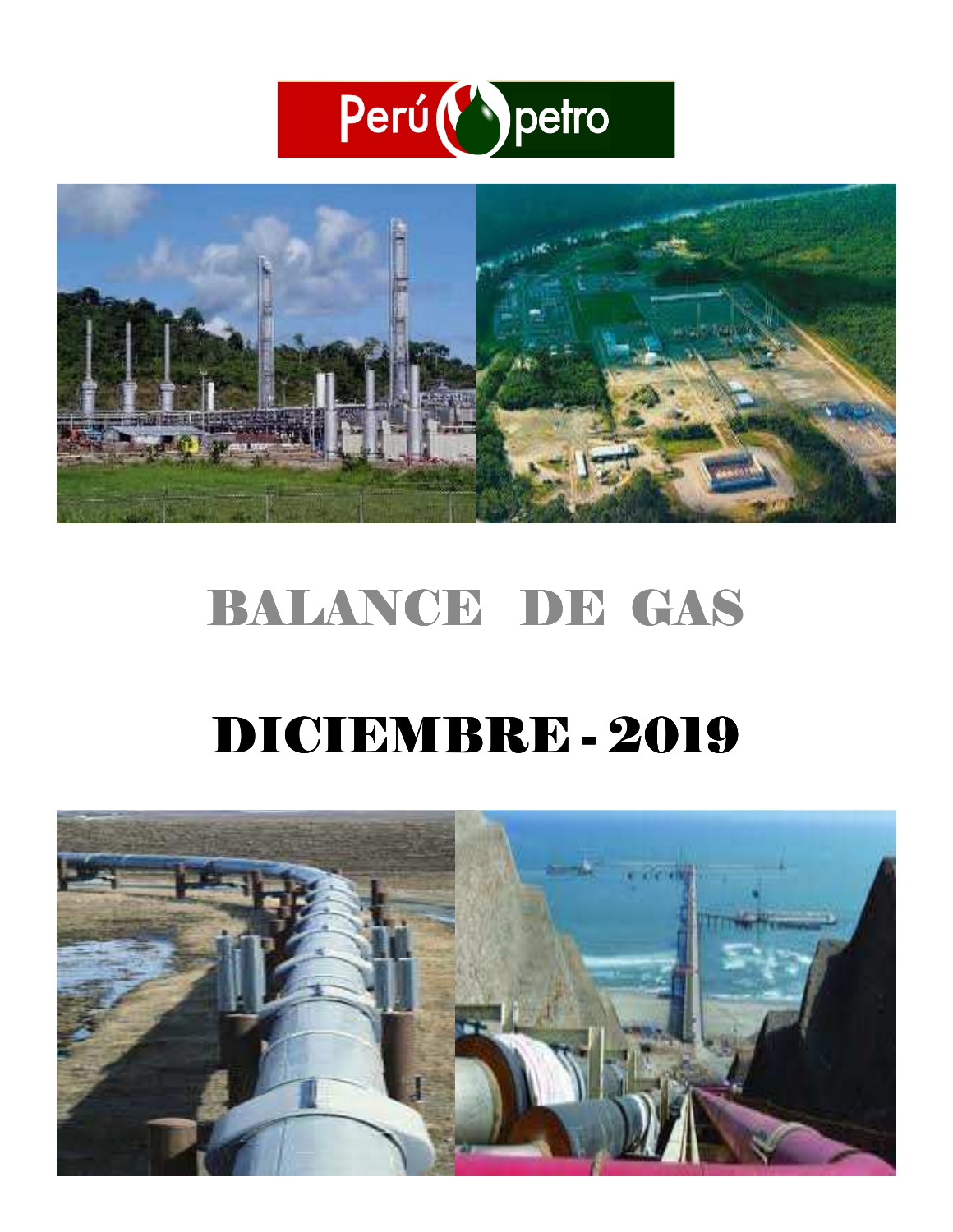

#### PACIFIC STRATUS

 $\mathbf{S}$  192

| <b>MES</b>       | <b>GAS</b><br><b>VENTEADO</b><br>(MMPC) | <b>GAS</b><br><b>QUEMADO</b><br>(MMPC) | <b>GAS</b><br><b>COMBUSTIBLE</b><br>(MMPC) | <b>GAS</b><br><b>VENDIDO</b><br>(MMPC) | <b>REINYECCIÓN</b><br>(MMPC) | <b>GAS</b><br><b>CONDENSADO, DE</b><br><b>REPOSICIÓN,</b><br><b>INSTRUMENTOS</b><br>(MMPC) | <b>TOTAL</b><br>(MMPC) |
|------------------|-----------------------------------------|----------------------------------------|--------------------------------------------|----------------------------------------|------------------------------|--------------------------------------------------------------------------------------------|------------------------|
| <b>ENERO</b>     | 0.00                                    | 0.00                                   | 7.47                                       | 0.00                                   | 0.00                         | 0.00                                                                                       | 7.47                   |
| <b>FEBRERO</b>   | 0.00                                    | 0.00                                   | 0.00                                       | 0.00                                   | 0.00                         | 0.00                                                                                       | 0.00                   |
| <b>MARZO</b>     | 0.00                                    | 11.00                                  | 58.10                                      | 0.00                                   | 0.00                         | 0.00                                                                                       | 69.10                  |
| <b>ABRIL</b>     | 0.00                                    | 4.32                                   | 123.53                                     | 0.00                                   | 0.00                         | 0.00                                                                                       | 127.85                 |
| <b>MAYO</b>      | 0.00                                    | 0.94                                   | 132.74                                     | 0.00                                   | 0.00                         | 0.00                                                                                       | 133.68                 |
| <b>JUNIO</b>     | 0.00                                    | 1.19                                   | 102.55                                     | 0.00                                   | 0.00                         | 0.00                                                                                       | 103.74                 |
| <b>JULIO</b>     | 0.00                                    | 0.68                                   | 31.91                                      | 0.00                                   | 0.00                         | 0.00                                                                                       | 32.59                  |
| <b>AGOSTO</b>    | 0.00                                    | 2.68                                   | 110.83                                     | 0.00                                   | 0.00                         | 0.00                                                                                       | 113.51                 |
| <b>SETIEMBRE</b> | 0.00                                    | 0.90                                   | 121.20                                     | 0.00                                   | 0.00                         | 0.00                                                                                       | 122.10                 |
| <b>OCTUBRE</b>   | 0.00                                    | 0.92                                   | 134.02                                     | 0.00                                   | 0.00                         | 0.00                                                                                       | 134.94                 |
| <b>NOVIEMBRE</b> | 0.00                                    | 1.21                                   | 126.51                                     | 0.00                                   | 0.00                         | 0.00                                                                                       | 127.72                 |
| <b>DICIEMBRE</b> | 0.00                                    | 0.58                                   | 126.17                                     | 0.00                                   | 0.00                         | 0.00                                                                                       | 126.75                 |
| TOTAL            | 0.00                                    | 24.43                                  | 1,075.02                                   | 0.00                                   | 0.00                         | 0.00                                                                                       | 1,099.45               |

AGUAYTIA ENERGY DEL PERU S.R.L. 31-C

| <b>MES</b>       | <b>GAS</b><br><b>VENTEADO</b><br>(MMPC) | <b>GAS</b><br><b>QUEMADO</b><br>(MMPC) | <b>GAS</b><br><b>COMBUSTIBLE</b><br>(MMPC) | <b>GAS</b><br><b>VENDIDO</b><br>(MMPC) | <b>REINYECCIÓN</b><br>(MMPC) | <b>GAS</b><br><b>CONDENSADO, DE</b><br><b>REPOSICIÓN,</b><br><b>INSTRUMENTOS</b><br>(MMPC) | <b>TOTAL</b><br>(MMPC) |
|------------------|-----------------------------------------|----------------------------------------|--------------------------------------------|----------------------------------------|------------------------------|--------------------------------------------------------------------------------------------|------------------------|
| <b>ENERO</b>     | 0.00                                    | 0.00                                   | 43.65                                      | 265.71                                 | 967.21                       | 32.01                                                                                      | 1,308.58               |
| <b>FEBRERO</b>   | 0.00                                    | 0.00                                   | 39.61                                      | 191.11                                 | 890.65                       | 28.09                                                                                      | 1,149.46               |
| <b>MARZO</b>     | 0.00                                    | 0.00                                   | 45.33                                      | 101.30                                 | 1,071.07                     | 29.92                                                                                      | 1,247.62               |
| <b>ABRIL</b>     | 0.00                                    | 0.00                                   | 45.36                                      | 105.86                                 | 978.75                       | 26.58                                                                                      | 1,156.55               |
| <b>MAYO</b>      | 0.00                                    | 0.00                                   | 43.87                                      | 381.39                                 | 867.37                       | 28.87                                                                                      | 1,321.50               |
| <b>JUNIO</b>     | 0.00                                    | 0.00                                   | 36.25                                      | 272.24                                 | 778.63                       | 23.10                                                                                      | 1,110.22               |
| <b>JULIO</b>     | 0.00                                    | 0.00                                   | 44.34                                      | 337.69                                 | 995.37                       | 29.07                                                                                      | 1,406.47               |
| <b>AGOSTO</b>    | 0.00                                    | 0.00                                   | 36.42                                      | 894.31                                 | 476.30                       | 26.84                                                                                      | 1,433.87               |
| <b>SETIEMBRE</b> | 0.00                                    | 0.00                                   | 35.67                                      | 634.50                                 | 647.94                       | 18.73                                                                                      | 1,336.84               |
| <b>OCTUBRE</b>   | 0.00                                    | 0.00                                   | 34.78                                      | 608.65                                 | 641.78                       | 21.73                                                                                      | 1,306.94               |
| <b>NOVIEMBRE</b> | 0.00                                    | 0.00                                   | 39.79                                      | 188.22                                 | 1,008.48                     | 21.58                                                                                      | 1,258.07               |
| <b>DICIEMBRE</b> | 0.00                                    | 0.00                                   | 44.04                                      | 23.70                                  | 1,169.33                     | 21.03                                                                                      | 1,258.10               |
| <b>TOTAL</b>     | 0.00                                    | 0.00                                   | 489.11                                     | 4,004.68                               | 10,492.88                    | 307.55                                                                                     | 15,294.22              |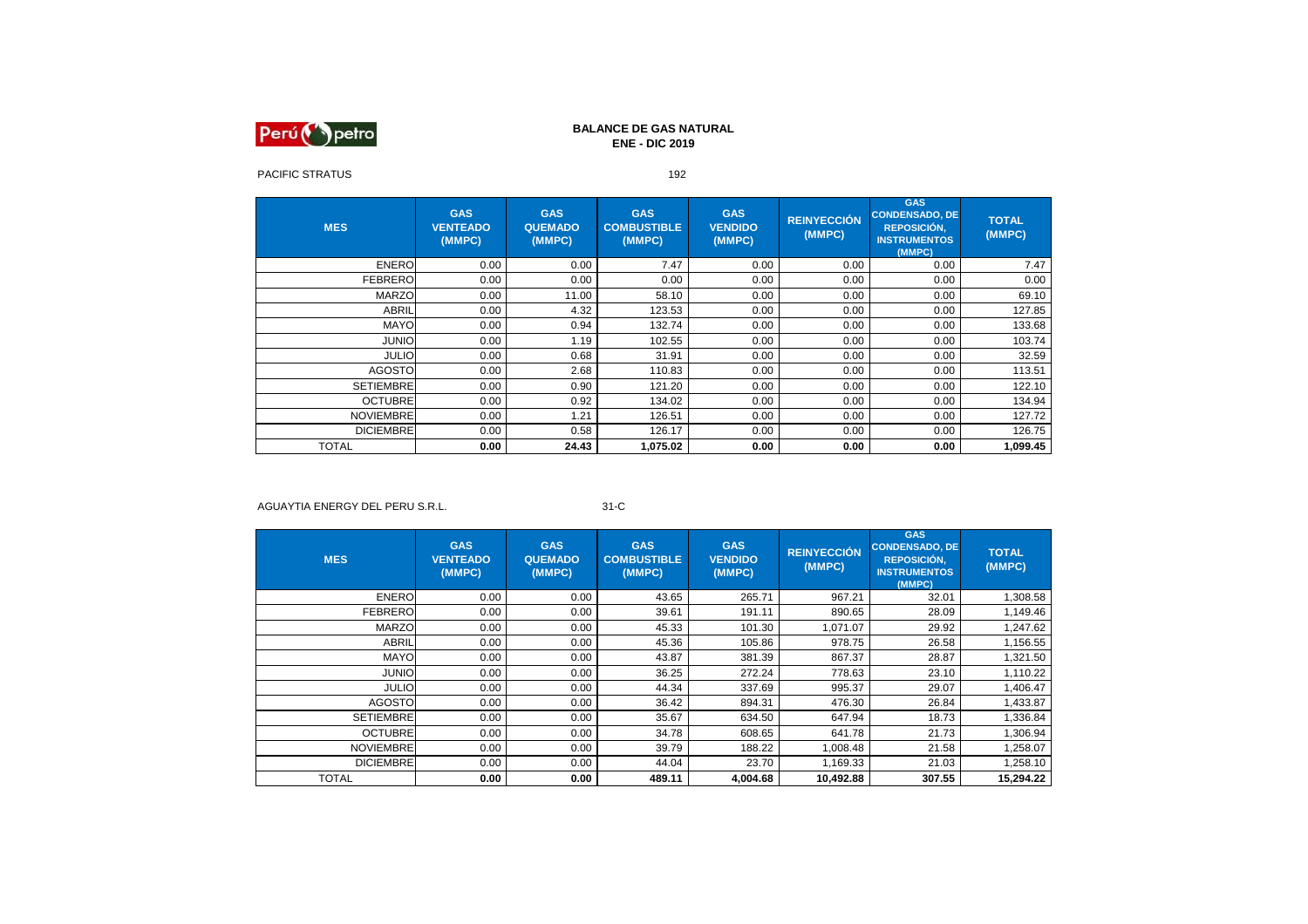

PLUSPETROL PERÚ CORPORATION S.A. 66

| <b>MES</b>       | <b>GAS</b><br><b>VENTEADO</b><br>(MMPC) | <b>GAS</b><br><b>QUEMADO</b><br>(MMPC) | <b>GAS</b><br><b>COMBUSTIBLE</b><br>(MMPC) | <b>GAS</b><br><b>VENDIDO</b><br>(MMPC) | <b>REINYECCIÓN</b><br>(MMPC) | <b>GAS</b><br><b>CONDENSADO, DE</b><br><b>REPOSICIÓN,</b><br><b>INSTRUMENTOS</b><br>(MMPC) | <b>TOTAL</b><br>(MMPC) |
|------------------|-----------------------------------------|----------------------------------------|--------------------------------------------|----------------------------------------|------------------------------|--------------------------------------------------------------------------------------------|------------------------|
| <b>ENERO</b>     | 0.00                                    | 0.60                                   | 325.99                                     | 13,415.33                              | 204.73                       | 928.70                                                                                     | 14,875.35              |
| <b>FEBRERO</b>   | 0.00                                    | 0.04                                   | 295.56                                     | 12,472.53                              | 0.00                         | 921.70                                                                                     | 13,689.83              |
| <b>MARZO</b>     | 0.00                                    | 1.49                                   | 297.82                                     | 11,853.02                              | 261.01                       | 851.20                                                                                     | 13,264.54              |
| <b>ABRIL</b>     | 0.00                                    | 6.59                                   | 345.08                                     | 9,592.20                               | 1,858.81                     | 625.10                                                                                     | 12,427.78              |
| <b>MAYO</b>      | 0.00                                    | 2.01                                   | 476.33                                     | 7,487.20                               | 4,538.87                     | 535.60                                                                                     | 13,040.01              |
| <b>JUNIO</b>     | 0.00                                    | 0.17                                   | 517.34                                     | 6,716.74                               | 6,042.93                     | 512.70                                                                                     | 13,789.88              |
| <b>JULIO</b>     | 0.00                                    | 1.11                                   | 384.43                                     | 10,765.67                              | 2,714.62                     | 524.60                                                                                     | 14,390.43              |
| <b>AGOSTO</b>    | 0.00                                    | 7.29                                   | 276.36                                     | 13,025.32                              | 5.00                         | 382.80                                                                                     | 13,696.77              |
| <b>SETIEMBRE</b> | 0.00                                    | 6.00                                   | 296.14                                     | 13,777.28                              | 0.00                         | 431.70                                                                                     | 14,511.12              |
| <b>OCTUBRE</b>   | 0.00                                    | 1.83                                   | 267.93                                     | 12,314.87                              | 0.00                         | 656.80                                                                                     | 13,241.43              |
| <b>NOVIEMBRE</b> | 0.00                                    | 0.03                                   | 293.02                                     | 13,451.21                              | 0.00                         | 604.60                                                                                     | 14,348.86              |
| <b>DICIEMBRE</b> | 0.00                                    | 3.63                                   | 285.31                                     | 12,924.72                              | 0.00                         | 627.00                                                                                     | 13,840.66              |
| <b>TOTAL</b>     | 0.00                                    | 30.79                                  | 4,061.31                                   | 137,796.09                             | 15,625.97                    | 7,602.50                                                                                   | 165,116.66             |

#### REPSOL EXPLORACION PERU, SUCURSAL DEL PERÚ <sup>57</sup>

| <b>MES</b>       | <b>GAS</b><br><b>VENTEADO</b><br>(MMPC) | <b>GAS</b><br><b>QUEMADO</b><br>(MMPC) | <b>GAS</b><br><b>COMBUSTIBLE</b><br>(MMPC) | <b>GAS</b><br><b>VENDIDO</b><br>(MMPC) | <b>REINYECCIÓN</b><br>(MMPC) | <b>GAS</b><br><b>CONDENSADO, DE</b><br><b>REPOSICIÓN,</b><br><b>INSTRUMENTOS</b><br>(MMPC) | <b>TOTAL</b><br>(MMPC) |
|------------------|-----------------------------------------|----------------------------------------|--------------------------------------------|----------------------------------------|------------------------------|--------------------------------------------------------------------------------------------|------------------------|
| <b>ENERO</b>     | 0.00                                    | 0.41                                   | 24.09                                      | 5,944.25                               | 0.00                         | 0.00                                                                                       | 5,968.75               |
| <b>FEBRERO</b>   | 0.00                                    | 0.02                                   | 21.95                                      | 5,730.49                               | 0.00                         | 0.00                                                                                       | 5,752.46               |
| <b>MARZO</b>     | 0.00                                    | 0.54                                   | 22.58                                      | 5,617.04                               | 0.00                         | 0.00                                                                                       | 5,640.16               |
| <b>ABRIL</b>     | 0.00                                    | 2.68                                   | 25.52                                      | 5,134.26                               | 0.00                         | 0.00                                                                                       | 5,162.46               |
| <b>MAYO</b>      | 0.00                                    | 0.68                                   | 20.89                                      | 4,227.08                               | 0.00                         | 0.00                                                                                       | 4,248.65               |
| <b>JUNIO</b>     | 0.00                                    | 3.01                                   | 14.59                                      | 3,380.15                               | 0.00                         | 0.00                                                                                       | 3,397.75               |
| <b>JULIO</b>     | 0.00                                    | 6.06                                   | 18.97                                      | 5,066.84                               | 0.00                         | 0.00                                                                                       | 5,091.87               |
| <b>AGOSTO</b>    | 0.00                                    | 3.32                                   | 21.61                                      | 5,979.07                               | 0.00                         | 0.00                                                                                       | 6,004.00               |
| <b>SETIEMBRE</b> | 0.00                                    | 2.57                                   | 35.14                                      | 6,074.08                               | 0.00                         | 0.00                                                                                       | 6,111.79               |
| <b>OCTUBRE</b>   | 0.00                                    | 0.68                                   | 33.63                                      | 5,555.92                               | 0.00                         | 0.00                                                                                       | 5,590.23               |
| <b>NOVIEMBRE</b> | 0.00                                    | 0.01                                   | 34.86                                      | 6,060.48                               | 0.00                         | 0.00                                                                                       | 6,095.35               |
| <b>DICIEMBRE</b> | 0.00                                    | 3.25                                   | 31.94                                      | 5,940.17                               | 0.00                         | 0.00                                                                                       | 5,975.36               |
| <b>TOTAL</b>     | 0.00                                    | 23.23                                  | 305.77                                     | 64,709.84                              | 0.00                         | 0.00                                                                                       | 65,038.84              |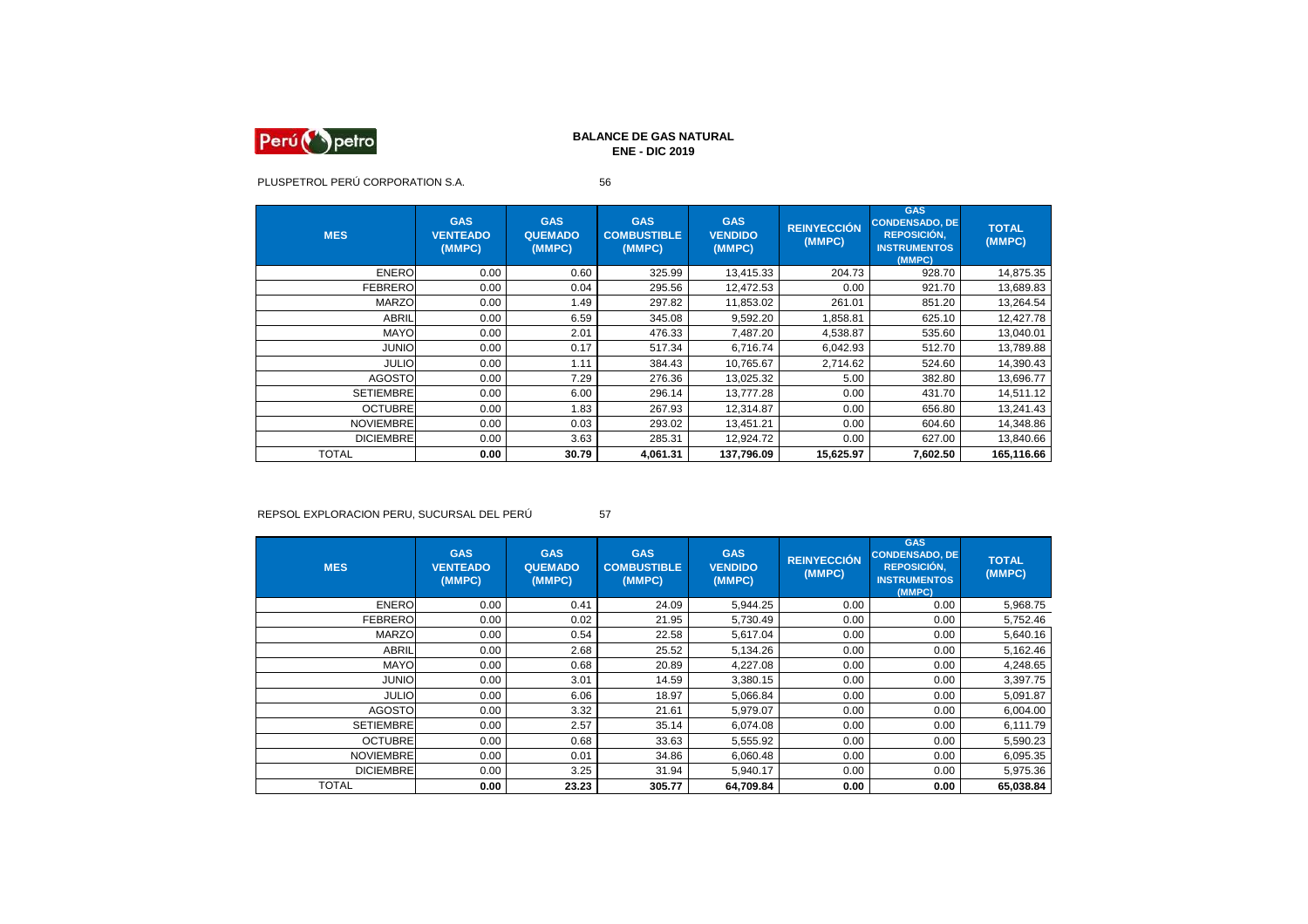

### PERENCO PERU PETROLEUM LIMITED, SUCURSAL DEL PERÚ <sup>67</sup>

| <b>MES</b>       | <b>GAS</b><br><b>VENTEADO</b><br>(MMPC) | <b>GAS</b><br><b>QUEMADO</b><br>(MMPC) | <b>GAS</b><br><b>COMBUSTIBLE</b><br>(MMPC) | <b>GAS</b><br><b>VENDIDO</b><br>(MMPC) | <b>REINYECCIÓN</b><br>(MMPC) | <b>GAS</b><br><b>CONDENSADO, DE</b><br><b>REPOSICIÓN,</b><br><b>INSTRUMENTOS</b><br>(MMPC) | <b>TOTAL</b><br>(MMPC) |
|------------------|-----------------------------------------|----------------------------------------|--------------------------------------------|----------------------------------------|------------------------------|--------------------------------------------------------------------------------------------|------------------------|
| <b>ENERO</b>     | 0.00                                    | 1.64                                   | 0.00                                       | 0.00                                   | 0.00                         | 0.00                                                                                       | 1.64                   |
| <b>FEBRERO</b>   | 0.00                                    | 1.54                                   | 0.00                                       | 0.00                                   | 0.00                         | 0.00                                                                                       | 1.54                   |
| <b>MARZO</b>     | 0.00                                    | 1.79                                   | 0.00                                       | 0.00                                   | 0.00                         | 0.00                                                                                       | 1.79                   |
| <b>ABRIL</b>     | 0.00                                    | 1.74                                   | 0.00                                       | 0.00                                   | 0.00                         | 0.00                                                                                       | 1.74                   |
| <b>MAYO</b>      | 0.00                                    | 1.78                                   | 0.00                                       | 0.00                                   | 0.00                         | 0.00                                                                                       | 1.78                   |
| <b>JUNIO</b>     | 0.00                                    | 1.73                                   | 0.00                                       | 0.00                                   | 0.00                         | 0.00                                                                                       | 1.73                   |
| <b>JULIO</b>     | 0.00                                    | 1.03                                   | 0.00                                       | 0.00                                   | 0.00                         | 0.00                                                                                       | 1.03                   |
| <b>AGOSTO</b>    | 0.00                                    | 2.22                                   | 0.00                                       | 0.00                                   | 0.00                         | 0.00                                                                                       | 2.22                   |
| <b>SETIEMBRE</b> | 0.00                                    | 2.50                                   | 0.00                                       | 0.00                                   | 0.00                         | 0.00                                                                                       | 2.50                   |
| <b>OCTUBRE</b>   | 0.00                                    | 2.63                                   | 0.00                                       | 0.00                                   | 0.00                         | 0.00                                                                                       | 2.63                   |
| <b>NOVIEMBRE</b> | 0.00                                    | 2.85                                   | 0.00                                       | 0.00                                   | 0.00                         | 0.00                                                                                       | 2.85                   |
| <b>DICIEMBRE</b> | 0.00                                    | 3.08                                   | 0.00                                       | 0.00                                   | 0.00                         | 0.00                                                                                       | 3.08                   |
| <b>TOTAL</b>     | 0.00                                    | 24.53                                  | 0.00                                       | 0.00                                   | 0.00                         | 0.00                                                                                       | 24.53                  |

PLUSPETROL NORTE S.A.

 $\sim$  8

| <b>MES</b>       | <b>GAS</b><br><b>VENTEADO</b><br>(MMPC) | <b>GAS</b><br><b>QUEMADO</b><br>(MMPC) | <b>GAS</b><br><b>COMBUSTIBLE</b><br>(MMPC) | <b>GAS</b><br><b>VENDIDO</b><br>(MMPC) | <b>REINYECCIÓN</b><br>(MMPC) | <b>GAS</b><br><b>CONDENSADO, DE</b><br><b>REPOSICIÓN.</b><br><b>INSTRUMENTOS</b><br>(MMPC) | <b>TOTAL</b><br>(MMPC) |
|------------------|-----------------------------------------|----------------------------------------|--------------------------------------------|----------------------------------------|------------------------------|--------------------------------------------------------------------------------------------|------------------------|
| <b>ENERO</b>     | 0.00                                    | 8.40                                   | 26.03                                      | 0.00                                   | 0.00                         | 0.00                                                                                       | 34.43                  |
| <b>FEBRERO</b>   | 0.00                                    | 8.07                                   | 16.75                                      | 0.00                                   | 0.00                         | 0.00                                                                                       | 24.82                  |
| <b>MARZO</b>     | 0.00                                    | 8.46                                   | 24.67                                      | 0.00                                   | 0.00                         | 0.00                                                                                       | 33.12                  |
| <b>ABRIL</b>     | 0.00                                    | 10.03                                  | 13.41                                      | 0.00                                   | 0.00                         | 0.00                                                                                       | 23.44                  |
| <b>MAYO</b>      | 0.00                                    | 9.56                                   | 22.40                                      | 0.00                                   | 0.00                         | 0.00                                                                                       | 31.95                  |
| <b>JUNIO</b>     | 0.00                                    | 8.88                                   | 22.27                                      | 0.00                                   | 0.00                         | 0.00                                                                                       | 31.15                  |
| <b>JULIO</b>     | 0.00                                    | 7.81                                   | 22.02                                      | 0.00                                   | 0.00                         | 0.00                                                                                       | 29.83                  |
| <b>AGOSTO</b>    | 0.00                                    | 7.98                                   | 22.88                                      | 0.00                                   | 0.00                         | 0.00                                                                                       | 30.87                  |
| <b>SETIEMBRE</b> | 0.00                                    | 7.66                                   | 21.78                                      | 0.00                                   | 0.00                         | 0.00                                                                                       | 29.44                  |
| <b>OCTUBRE</b>   | 0.00                                    | 4.50                                   | 13.82                                      | 0.00                                   | 0.00                         | 0.00                                                                                       | 18.32                  |
| <b>NOVIEMBRE</b> | 0.00                                    | 7.63                                   | 16.14                                      | 0.00                                   | 0.00                         | 0.00                                                                                       | 23.77                  |
| <b>DICIEMBRE</b> | 0.00                                    | 7.96                                   | 21.92                                      | 0.00                                   | 0.00                         | 0.00                                                                                       | 29.87                  |
| <b>TOTAL</b>     | 0.00                                    | 96.91                                  | 244.10                                     | 0.00                                   | 0.00                         | 0.00                                                                                       | 341.01                 |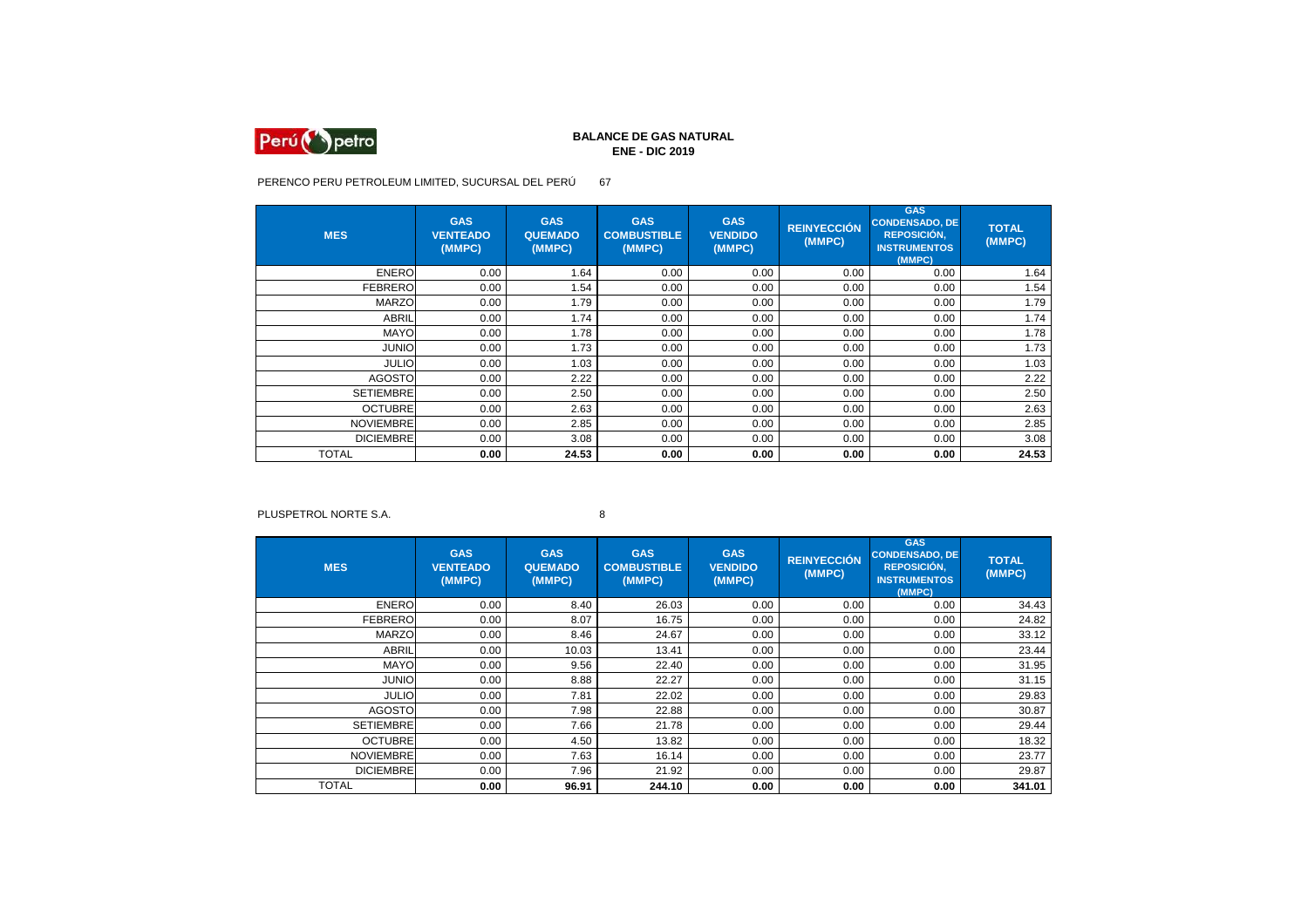

PLUSPETROL PERU CORPORATION S.A. 68

| <b>MES</b>       | <b>GAS</b><br><b>VENTEADO</b><br>(MMPC) | <b>GAS</b><br><b>QUEMADO</b><br>(MMPC) | <b>GAS</b><br><b>COMBUSTIBLE</b><br>(MMPC) | <b>GAS</b><br><b>VENDIDO</b><br>(MMPC) | <b>REINYECCIÓN</b><br>(MMPC) | <b>GAS</b><br><b>CONDENSADO, DE</b><br><b>REPOSICIÓN,</b><br><b>INSTRUMENTOS</b><br>(MMPC) | <b>TOTAL</b><br>(MMPC) |
|------------------|-----------------------------------------|----------------------------------------|--------------------------------------------|----------------------------------------|------------------------------|--------------------------------------------------------------------------------------------|------------------------|
| <b>ENERO</b>     | 0.00                                    | 1.69                                   | 775.45                                     | 19,712.71                              | 10,754.56                    | 1,848.90                                                                                   | 33,093.31              |
| <b>FEBRERO</b>   | 0.00                                    | 0.08                                   | 760.11                                     | 15,679.57                              | 11,793.47                    | 1,786.10                                                                                   | 30,019.33              |
| <b>MARZO</b>     | 0.00                                    | 4.18                                   | 792.46                                     | 18,035.02                              | 11,777.34                    | 1,942.20                                                                                   | 32,551.20              |
| <b>ABRIL</b>     | 0.00                                    | 12.32                                  | 448.14                                     | 17,357.08                              | 4,596.52                     | 1,730.20                                                                                   | 24,144.26              |
| <b>MAYO</b>      | 0.00                                    | 4.72                                   | 617.96                                     | 20,007.38                              | 7,311.12                     | 1,982.50                                                                                   | 29,923.68              |
| <b>JUNIO</b>     | 0.00                                    | 0.43                                   | 696.35                                     | 21,711.14                              | 8,972.83                     | 1,973.40                                                                                   | 33,354.15              |
| <b>JULIO</b>     | 0.00                                    | 2.55                                   | 615.18                                     | 23,729.67                              | 7,323.27                     | 2,157.10                                                                                   | 33,827.77              |
| <b>AGOSTO</b>    | 0.00                                    | 19.49                                  | 501.45                                     | 25,165.00                              | 4,554.81                     | 2,263.00                                                                                   | 32,503.75              |
| <b>SETIEMBRE</b> | 0.00                                    | 12.02                                  | 453.94                                     | 24,598.70                              | 3,543.16                     | 2,201.30                                                                                   | 30,809.12              |
| <b>OCTUBRE</b>   | 0.00                                    | 6.58                                   | 463.65                                     | 23,781.85                              | 4,007.13                     | 2,709.90                                                                                   | 30,969.11              |
| <b>NOVIEMBRE</b> | 0.00                                    | 0.05                                   | 548.81                                     | 21,293.99                              | 6,562.21                     | 2,037.70                                                                                   | 30,442.76              |
| <b>DICIEMBRE</b> | 0.00                                    | 7.70                                   | 687.09                                     | 17,985.92                              | 9,884.84                     | 1,950.10                                                                                   | 30,515.65              |
| <b>TOTAL</b>     | 0.00                                    | 71.81                                  | 7,360.59                                   | 249,058.03                             | 91,081.26                    | 24,582.40                                                                                  | 372,154.09             |

G.M.P. S.A. I

| <b>MES</b>       | <b>GAS</b><br><b>VENTEADO</b><br>(MMPC) | <b>GAS</b><br><b>QUEMADO</b><br>(MMPC) | <b>GAS</b><br><b>COMBUSTIBLE</b><br>(MMPC) | <b>GAS</b><br><b>VENDIDO</b><br>(MMPC) | <b>REINYECCIÓN</b><br>(MMPC) | <b>GAS</b><br><b>CONDENSADO, DE</b><br><b>REPOSICIÓN,</b><br><b>INSTRUMENTOS</b><br>(MMPC) | <b>TOTAL</b><br>(MMPC) |
|------------------|-----------------------------------------|----------------------------------------|--------------------------------------------|----------------------------------------|------------------------------|--------------------------------------------------------------------------------------------|------------------------|
| <b>ENERO</b>     | 0.00                                    | 1.07                                   | 18.38                                      | 179.78                                 | 0.00                         | 1.34                                                                                       | 200.56                 |
| <b>FEBRERO</b>   | 0.00                                    | 0.55                                   | 17.62                                      | 153.12                                 | 0.00                         | 0.53                                                                                       | 171.82                 |
| <b>MARZO</b>     | 0.00                                    | 2.64                                   | 17.58                                      | 163.86                                 | 0.00                         | 0.31                                                                                       | 184.39                 |
| <b>ABRIL</b>     | 0.00                                    | 1.10                                   | 16.95                                      | 157.82                                 | 0.00                         | 0.31                                                                                       | 176.17                 |
| <b>MAYO</b>      | 0.00                                    | 1.04                                   | 19.02                                      | 159.83                                 | 0.00                         | 1.35                                                                                       | 181.24                 |
| <b>JUNIO</b>     | 0.00                                    | 8.17                                   | 18.67                                      | 136.61                                 | 1.81                         | 1.10                                                                                       | 166.36                 |
| <b>JULIO</b>     | 0.00                                    | 1.21                                   | 24.62                                      | 138.57                                 | 0.00                         | 1.41                                                                                       | 165.81                 |
| <b>AGOSTO</b>    | 0.00                                    | 0.12                                   | 22.10                                      | 146.22                                 | 0.00                         | 0.78                                                                                       | 169.21                 |
| <b>SETIEMBRE</b> | 0.00                                    | 0.72                                   | 20.89                                      | 133.34                                 | 0.00                         | 0.91                                                                                       | 155.86                 |
| <b>OCTUBRE</b>   | 0.00                                    | 0.77                                   | 22.06                                      | 136.12                                 | 0.00                         | 0.97                                                                                       | 159.92                 |
| <b>NOVIEMBRE</b> | 0.00                                    | 1.22                                   | 22.19                                      | 130.48                                 | 0.00                         | 0.47                                                                                       | 154.35                 |
| <b>DICIEMBRE</b> | 0.00                                    | 0.69                                   | 23.40                                      | 135.01                                 | 0.00                         | 0.12                                                                                       | 159.23                 |
| <b>TOTAL</b>     | 0.00                                    | 19.29                                  | 243.48                                     | 1,770.74                               | 1.81                         | 9.58                                                                                       | 2,044.90               |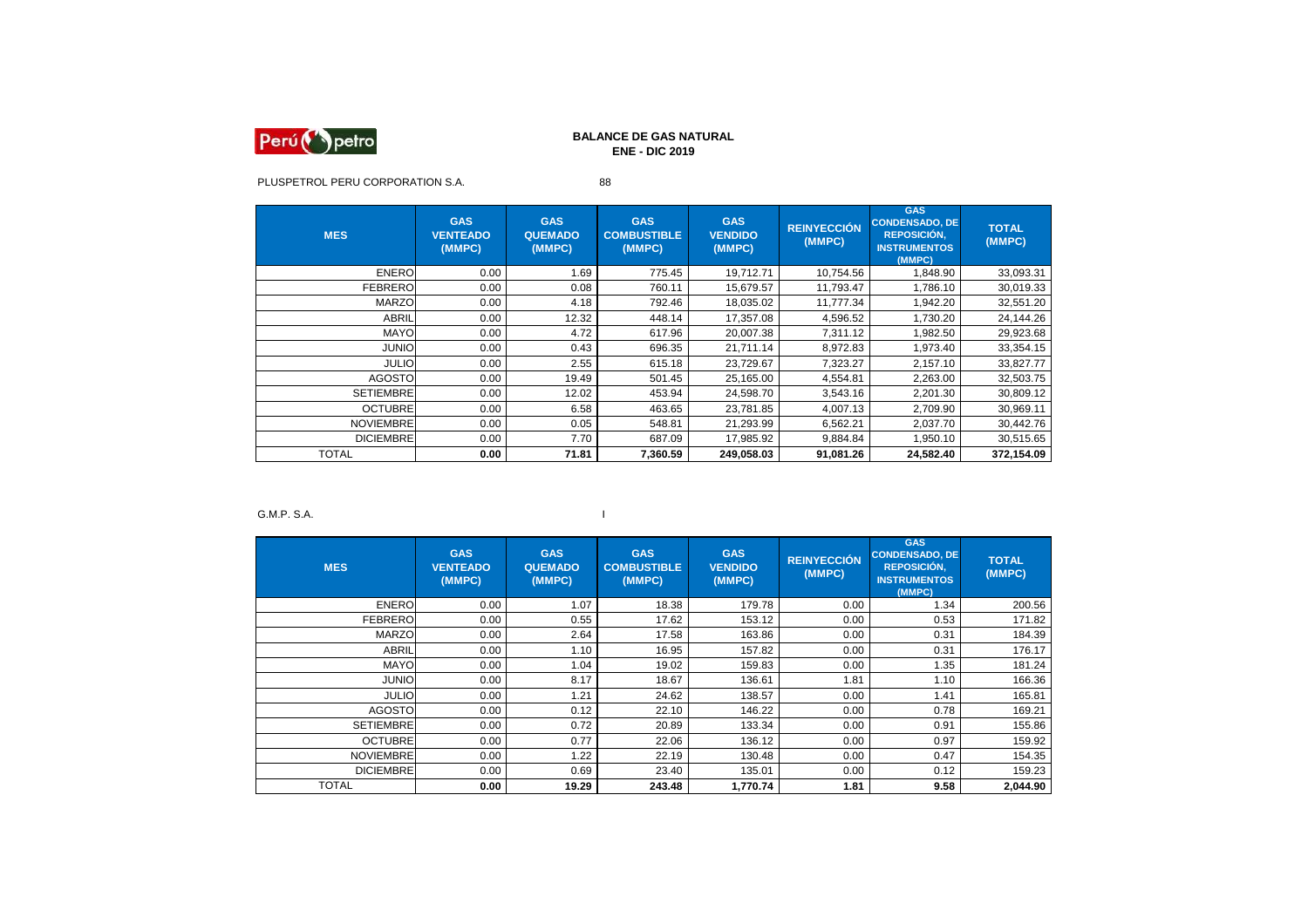

PETROLERA MONTERRICO S.A. II

| <b>MES</b>       | <b>GAS</b><br><b>VENTEADO</b><br>(MMPC) | <b>GAS</b><br><b>QUEMADO</b><br>(MMPC) | <b>GAS</b><br><b>COMBUSTIBLE</b><br>(MMPC) | <b>GAS</b><br><b>VENDIDO</b><br>(MMPC) | <b>REINYECCIÓN</b><br>(MMPC) | <b>GAS</b><br><b>CONDENSADO, DE</b><br><b>REPOSICIÓN,</b><br><b>INSTRUMENTOS</b><br>(MMPC) | <b>TOTAL</b><br>(MMPC) |
|------------------|-----------------------------------------|----------------------------------------|--------------------------------------------|----------------------------------------|------------------------------|--------------------------------------------------------------------------------------------|------------------------|
| <b>ENERO</b>     | 0.00                                    | 0.00                                   | 3.97                                       | 70.96                                  | 0.00                         | 0.00                                                                                       | 74.93                  |
| <b>FEBRERO</b>   | 0.00                                    | 0.00                                   | 3.58                                       | 64.05                                  | 0.00                         | 0.00                                                                                       | 67.63                  |
| <b>MARZO</b>     | 0.00                                    | 0.00                                   | 3.97                                       | 71.59                                  | 0.00                         | 0.00                                                                                       | 75.56                  |
| <b>ABRIL</b>     | 0.00                                    | 0.00                                   | 3.84                                       | 64.79                                  | 0.00                         | 0.00                                                                                       | 68.63                  |
| <b>MAYO</b>      | 0.00                                    | 0.00                                   | 3.97                                       | 70.37                                  | 0.00                         | 0.00                                                                                       | 74.34                  |
| <b>JUNIO</b>     | 0.00                                    | 0.00                                   | 3.84                                       | 69.93                                  | 0.00                         | 0.00                                                                                       | 73.77                  |
| <b>JULIO</b>     | 0.00                                    | 0.00                                   | 3.97                                       | 67.37                                  | 0.00                         | 0.00                                                                                       | 71.34                  |
| <b>AGOSTO</b>    | 0.00                                    | 0.00                                   | 3.97                                       | 71.12                                  | 0.00                         | 0.00                                                                                       | 75.08                  |
| <b>SETIEMBRE</b> | 0.00                                    | 0.00                                   | 10.27                                      | 65.32                                  | 0.00                         | 0.00                                                                                       | 75.59                  |
| <b>OCTUBRE</b>   | 0.00                                    | 0.00                                   | 4.71                                       | 68.25                                  | 0.00                         | 0.00                                                                                       | 72.97                  |
| <b>NOVIEMBRE</b> | 0.00                                    | 0.00                                   | 4.56                                       | 55.96                                  | 0.00                         | 0.00                                                                                       | 60.52                  |
| <b>DICIEMBRE</b> | 0.00                                    | 0.00                                   | 4.71                                       | 33.84                                  | 0.00                         | 0.00                                                                                       | 38.56                  |
| TOTAL            | 0.00                                    | 0.00                                   | 55.36                                      | 773.56                                 | 0.00                         | 0.00                                                                                       | 828.92                 |

G.M.P. S.A. III

| <b>MES</b>       | <b>GAS</b><br><b>VENTEADO</b><br>(MMPC) | <b>GAS</b><br><b>QUEMADO</b><br>(MMPC) | <b>GAS</b><br><b>COMBUSTIBLE</b><br>(MMPC) | <b>GAS</b><br><b>VENDIDO</b><br>(MMPC) | <b>REINYECCIÓN</b><br>(MMPC) | <b>GAS</b><br><b>CONDENSADO, DE</b><br><b>REPOSICIÓN,</b><br><b>INSTRUMENTOS</b><br>(MMPC) | <b>TOTAL</b><br>(MMPC) |
|------------------|-----------------------------------------|----------------------------------------|--------------------------------------------|----------------------------------------|------------------------------|--------------------------------------------------------------------------------------------|------------------------|
| <b>ENERO</b>     | 0.00                                    | 50.27                                  | 17.21                                      | 0.00                                   | 0.00                         | 6.34                                                                                       | 73.81                  |
| <b>FEBRERO</b>   | 0.00                                    | 42.38                                  | 15.34                                      | 0.00                                   | 0.00                         | 6.62                                                                                       | 64.34                  |
| <b>MARZO</b>     | 0.00                                    | 41.57                                  | 17.48                                      | 0.00                                   | 0.00                         | 6.36                                                                                       | 65.41                  |
| <b>ABRIL</b>     | 0.00                                    | 35.16                                  | 16.49                                      | 0.00                                   | 0.00                         | 9.39                                                                                       | 61.04                  |
| <b>MAYO</b>      | 0.00                                    | 44.75                                  | 16.42                                      | 0.00                                   | 0.00                         | 12.10                                                                                      | 73.27                  |
| <b>JUNIO</b>     | 0.00                                    | 43.98                                  | 14.31                                      | 0.00                                   | 0.00                         | 0.25                                                                                       | 58.54                  |
| <b>JULIO</b>     | 0.00                                    | 1.37                                   | 13.41                                      | 0.00                                   | 35.43                        | 0.26                                                                                       | 50.47                  |
| <b>AGOSTO</b>    | 0.00                                    | 0.00                                   | 13.63                                      | 0.00                                   | 38.03                        | 0.93                                                                                       | 52.59                  |
| <b>SETIEMBRE</b> | 0.00                                    | 1.36                                   | 12.97                                      | 0.00                                   | 42.38                        | 0.90                                                                                       | 57.61                  |
| <b>OCTUBRE</b>   | 0.00                                    | 0.00                                   | 13.64                                      | 0.00                                   | 51.01                        | 0.93                                                                                       | 65.58                  |
| <b>NOVIEMBRE</b> | 0.00                                    | 1.37                                   | 13.10                                      | 0.00                                   | 52.92                        | 0.90                                                                                       | 68.28                  |
| <b>DICIEMBRE</b> | 0.00                                    | 0.00                                   | 13.64                                      | 0.00                                   | 55.67                        | 0.93                                                                                       | 70.24                  |
| <b>TOTAL</b>     | 0.00                                    | 262.22                                 | 177.63                                     | 0.00                                   | 275.43                       | 45.92                                                                                      | 761.19                 |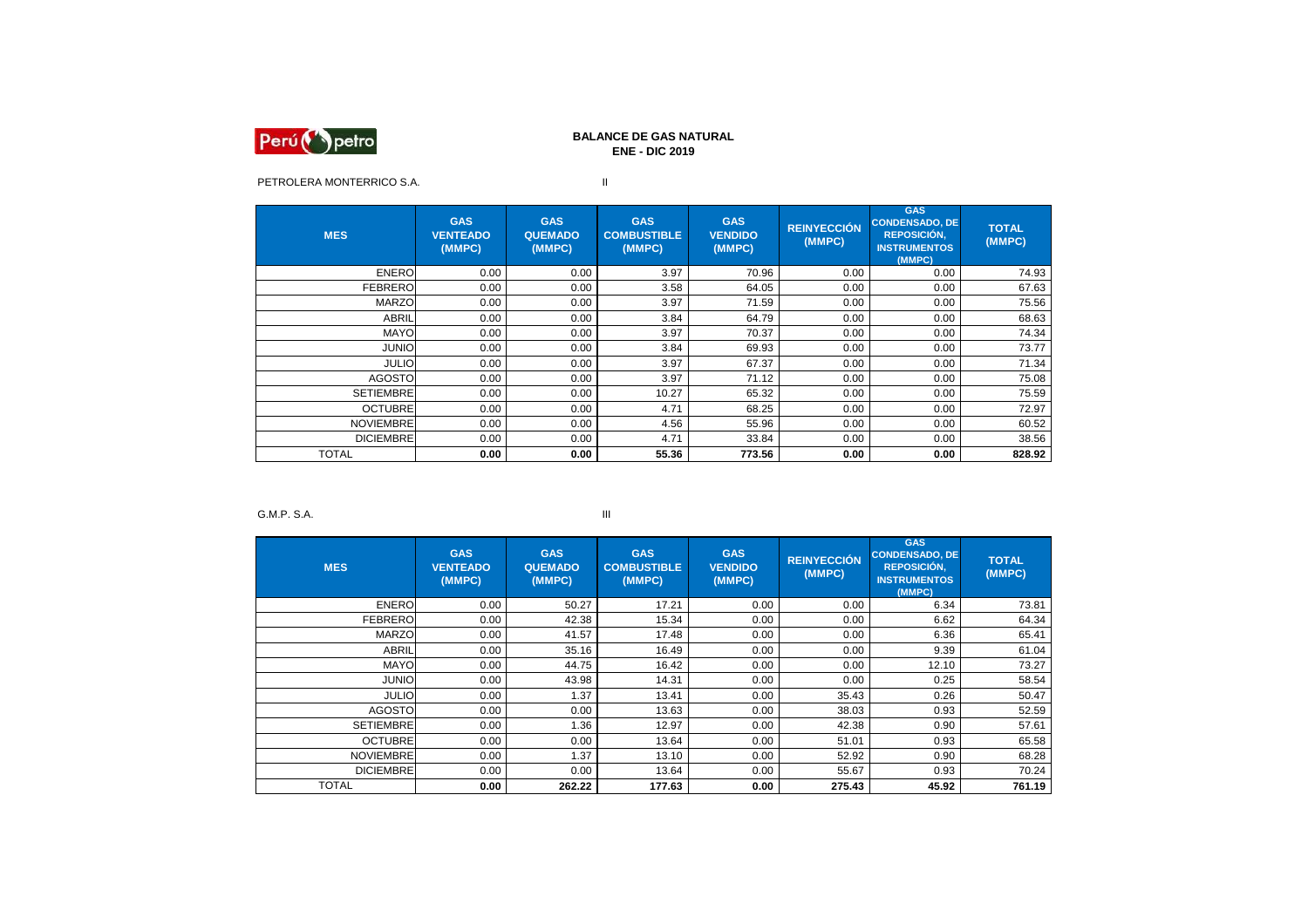

#### **ENE - DIC 2019BALANCE DE GAS NATURAL**

G.M.P. S.A. IV

| <b>MES</b>       | <b>GAS</b><br><b>VENTEADO</b><br>(MMPC) | <b>GAS</b><br><b>QUEMADO</b><br>(MMPC) | <b>GAS</b><br><b>COMBUSTIBLE</b><br>(MMPC) | <b>GAS</b><br><b>VENDIDO</b><br>(MMPC) | <b>REINYECCIÓN</b><br>(MMPC) | <b>GAS</b><br><b>CONDENSADO, DE</b><br>REPOSICIÓN,<br><b>INSTRUMENTOS</b><br>(MMPC) | <b>TOTAL</b><br>(MMPC) |
|------------------|-----------------------------------------|----------------------------------------|--------------------------------------------|----------------------------------------|------------------------------|-------------------------------------------------------------------------------------|------------------------|
| <b>ENERO</b>     | 0.00                                    | 90.89                                  | 6.51                                       | 0.00                                   | 7.75                         | 0.00                                                                                | 105.15                 |
| <b>FEBRERO</b>   | 0.00                                    | 81.19                                  | 5.88                                       | 0.00                                   | 7.00                         | 0.00                                                                                | 94.07                  |
| <b>MARZO</b>     | 0.00                                    | 109.52                                 | 6.51                                       | 0.00                                   | 7.75                         | 0.00                                                                                | 123.78                 |
| <b>ABRIL</b>     | 0.00                                    | 111.51                                 | 6.30                                       | 0.00                                   | 7.50                         | 0.00                                                                                | 125.31                 |
| <b>MAYO</b>      | 0.00                                    | 139.53                                 | 6.51                                       | 0.00                                   | 7.75                         | 0.00                                                                                | 153.79                 |
| <b>JUNIO</b>     | 0.00                                    | 123.68                                 | 6.30                                       | 0.00                                   | 7.80                         | 0.00                                                                                | 137.78                 |
| <b>JULIO</b>     | 0.00                                    | 138.87                                 | 6.51                                       | 0.00                                   | 9.30                         | 0.00                                                                                | 154.68                 |
| <b>AGOSTO</b>    | 0.00                                    | 143.67                                 | 6.51                                       | 0.00                                   | 8.40                         | 0.00                                                                                | 158.58                 |
| <b>SETIEMBRE</b> | 0.00                                    | 125.53                                 | 6.30                                       | 0.00                                   | 9.00                         | 0.00                                                                                | 140.83                 |
| <b>OCTUBRE</b>   | 0.00                                    | 107.13                                 | 8.04                                       | 2.49                                   | 17.41                        | 0.00                                                                                | 135.06                 |
| <b>NOVIEMBRE</b> | 0.00                                    | 98.22                                  | 10.87                                      | 5.78                                   | 21.15                        | 0.00                                                                                | 136.02                 |
| <b>DICIEMBRE</b> | 0.00                                    | 104.26                                 | 11.28                                      | 7.63                                   | 3.86                         | 0.00                                                                                | 127.03                 |
| <b>TOTAL</b>     | 0.00                                    | 1,373.99                               | 87.51                                      | 15.90                                  | 114.67                       | 0.00                                                                                | 1,592.07               |

EMPRESA PETROLERA UNIPETRO ABC S.A.C. IX

| <b>MES</b>       | <b>GAS</b><br><b>VENTEADO</b><br>(MMPC) | <b>GAS</b><br><b>QUEMADO</b><br>(MMPC) | <b>GAS</b><br><b>COMBUSTIBLE</b><br>(MMPC) | <b>GAS</b><br><b>VENDIDO</b><br>(MMPC) | <b>REINYECCIÓN</b><br>(MMPC) | <b>GAS</b><br><b>CONDENSADO, DE</b><br><b>REPOSICIÓN,</b><br><b>INSTRUMENTOS</b><br>(MMPC) | <b>TOTAL</b><br>(MMPC) |
|------------------|-----------------------------------------|----------------------------------------|--------------------------------------------|----------------------------------------|------------------------------|--------------------------------------------------------------------------------------------|------------------------|
| <b>ENERO</b>     | 0.00                                    | 0.00                                   | 2.08                                       | 0.00                                   | 0.00                         | 0.00                                                                                       | 2.08                   |
| <b>FEBRERO</b>   | 0.00                                    | 0.00                                   | 1.90                                       | 0.00                                   | 0.00                         | 0.00                                                                                       | 1.90                   |
| <b>MARZO</b>     | 0.00                                    | 0.00                                   | 2.14                                       | 0.00                                   | 0.00                         | 0.00                                                                                       | 2.14                   |
| <b>ABRIL</b>     | 0.00                                    | 0.00                                   | 2.01                                       | 0.00                                   | 0.00                         | 0.00                                                                                       | 2.01                   |
| <b>MAYO</b>      | 0.00                                    | 0.00                                   | 2.06                                       | 0.00                                   | 0.00                         | 0.00                                                                                       | 2.06                   |
| <b>JUNIO</b>     | 0.00                                    | 0.00                                   | 2.00                                       | 0.00                                   | 0.00                         | 0.00                                                                                       | 2.00                   |
| <b>JULIO</b>     | 0.00                                    | 0.00                                   | 2.06                                       | 0.00                                   | 0.00                         | 0.00                                                                                       | 2.06                   |
| <b>AGOSTO</b>    | 0.00                                    | 0.00                                   | 2.00                                       | 0.00                                   | 0.00                         | 0.00                                                                                       | 2.00                   |
| <b>SETIEMBRE</b> | 0.00                                    | 0.00                                   | 1.99                                       | 0.00                                   | 0.00                         | 0.00                                                                                       | 1.99                   |
| <b>OCTUBRE</b>   | 0.00                                    | 0.00                                   | 2.11                                       | 0.00                                   | 0.00                         | 0.00                                                                                       | 2.11                   |
| <b>NOVIEMBRE</b> | 0.00                                    | 0.00                                   | 2.01                                       | 0.00                                   | 0.00                         | 0.00                                                                                       | 2.01                   |
| <b>DICIEMBRE</b> | 0.00                                    | 0.00                                   | 2.09                                       | 0.00                                   | 0.00                         | 0.00                                                                                       | 2.09                   |
| TOTAL            | 0.00                                    | 0.00                                   | 24.45                                      | 0.00                                   | 0.00                         | 0.00                                                                                       | 24.45                  |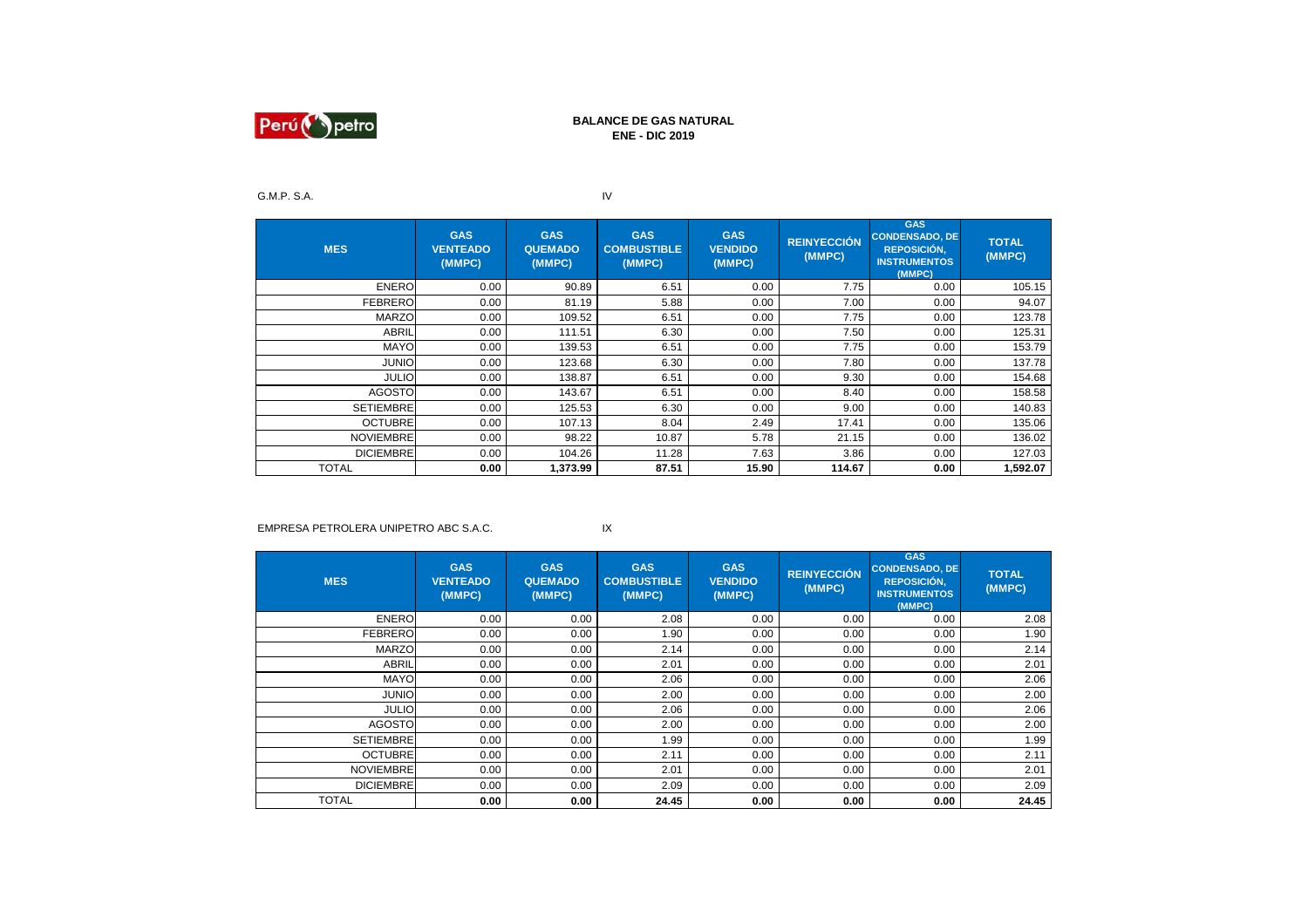

G.M.P. S.A. V

| <b>MES</b>       | <b>GAS</b><br><b>VENTEADO</b><br>(MMPC) | <b>GAS</b><br><b>QUEMADO</b><br>(MMPC) | <b>GAS</b><br><b>COMBUSTIBLE</b><br>(MMPC) | <b>GAS</b><br><b>VENDIDO</b><br>(MMPC) | <b>REINYECCIÓN</b><br>(MMPC) | GAS<br><b>CONDENSADO, DE</b><br><b>REPOSICIÓN,</b><br><b>INSTRUMENTOS</b><br>IMMPC | <b>TOTAL</b><br>(MMPC) |
|------------------|-----------------------------------------|----------------------------------------|--------------------------------------------|----------------------------------------|------------------------------|------------------------------------------------------------------------------------|------------------------|
| <b>ENERO</b>     | 0.00                                    | 0.04                                   | 3.35                                       | 0.00                                   | 5.21                         | 0.16                                                                               | 8.75                   |
| <b>FEBRERO</b>   | 0.00                                    | 0.00                                   | 3.08                                       | 0.00                                   | 4.54                         | 0.15                                                                               | 7.77                   |
| <b>MARZO</b>     | 0.00                                    | 0.00                                   | 3.57                                       | 0.00                                   | 5.50                         | 0.17                                                                               | 9.24                   |
| <b>ABRIL</b>     | 0.00                                    | 0.00                                   | 3.45                                       | 0.00                                   | 5.46                         | 0.20                                                                               | 9.11                   |
| <b>MAYO</b>      | 0.00                                    | 0.09                                   | 3.57                                       | 0.00                                   | 6.38                         | 0.19                                                                               | 10.22                  |
| <b>JUNIO</b>     | 0.00                                    | 0.00                                   | 3.45                                       | 0.00                                   | 6.81                         | 0.18                                                                               | 10.44                  |
| <b>JULIO</b>     | 0.00                                    | 0.07                                   | 3.57                                       | 0.00                                   | 6.49                         | 0.17                                                                               | 10.30                  |
| <b>AGOSTO</b>    | 0.00                                    | 0.00                                   | 3.57                                       | 0.00                                   | 7.07                         | 0.19                                                                               | 10.82                  |
| <b>SETIEMBRE</b> | 0.00                                    | 0.00                                   | 3.44                                       | 0.00                                   | 6.36                         | 0.17                                                                               | 9.96                   |
| <b>OCTUBRE</b>   | 0.00                                    | 0.00                                   | 3.57                                       | 0.00                                   | 6.62                         | 0.19                                                                               | 10.38                  |
| <b>NOVIEMBRE</b> | 0.00                                    | 0.00                                   | 3.88                                       | 0.00                                   | 6.49                         | 0.18                                                                               | 10.54                  |
| <b>DICIEMBRE</b> | 0.00                                    | 0.00                                   | 4.13                                       | 0.00                                   | 7.56                         | 0.18                                                                               | 11.87                  |
| TOTAL            | 0.00                                    | 0.20                                   | 42.60                                      | 0.00                                   | 74.49                        | 2.12                                                                               | 119.41                 |

## SAPET DEVELOPMENT PERU INC., SUCURSAL DEL PERU VII\_VI

| <b>MES</b>       | <b>GAS</b><br><b>VENTEADO</b><br>(MMPC) | <b>GAS</b><br><b>QUEMADO</b><br>(MMPC) | <b>GAS</b><br><b>COMBUSTIBLE</b><br>(MMPC) | <b>GAS</b><br><b>VENDIDO</b><br>(MMPC) | <b>REINYECCIÓN</b><br>(MMPC) | <b>GAS</b><br><b>CONDENSADO, DE</b><br><b>REPOSICIÓN,</b><br><b>INSTRUMENTOS</b><br>(MMPC) | <b>TOTAL</b><br>(MMPC) |
|------------------|-----------------------------------------|----------------------------------------|--------------------------------------------|----------------------------------------|------------------------------|--------------------------------------------------------------------------------------------|------------------------|
| <b>ENERO</b>     | 0.00                                    | 14.08                                  | 24.37                                      | 90.84                                  | 6.01                         | 5.15                                                                                       | 140.46                 |
| <b>FEBRERO</b>   | 0.00                                    | 8.48                                   | 22.59                                      | 86.73                                  | 1.55                         | 4.91                                                                                       | 124.26                 |
| <b>MARZO</b>     | 0.00                                    | 10.62                                  | 24.72                                      | 96.57                                  | 0.72                         | 5.48                                                                                       | 138.10                 |
| <b>ABRIL</b>     | 0.00                                    | 9.46                                   | 24.24                                      | 96.81                                  | 0.91                         | 5.49                                                                                       | 136.90                 |
| <b>MAYO</b>      | 0.00                                    | 8.10                                   | 25.58                                      | 92.74                                  | 1.61                         | 5.26                                                                                       | 133.29                 |
| <b>JUNIO</b>     | 0.00                                    | 7.89                                   | 24.12                                      | 91.06                                  | 2.28                         | 5.16                                                                                       | 130.52                 |
| <b>JULIO</b>     | 0.00                                    | 7.78                                   | 24.52                                      | 104.86                                 | 0.75                         | 5.94                                                                                       | 143.85                 |
| <b>AGOSTO</b>    | 0.00                                    | 7.72                                   | 24.09                                      | 117.86                                 | 3.48                         | 6.68                                                                                       | 159.83                 |
| <b>SETIEMBRE</b> | 0.00                                    | 6.55                                   | 23.79                                      | 120.83                                 | 0.00                         | 6.85                                                                                       | 158.02                 |
| <b>OCTUBRE</b>   | 0.00                                    | 6.45                                   | 24.34                                      | 125.09                                 | 0.88                         | 7.09                                                                                       | 163.84                 |
| <b>NOVIEMBRE</b> | 0.00                                    | 5.01                                   | 23.86                                      | 122.61                                 | 7.32                         | 6.95                                                                                       | 165.74                 |
| <b>DICIEMBRE</b> | 0.00                                    | 4.49                                   | 24.93                                      | 108.96                                 | 19.83                        | 6.18                                                                                       | 164.39                 |
| <b>TOTAL</b>     | 0.00                                    | 96.62                                  | 291.17                                     | 1,254.96                               | 45.33                        | 71.12                                                                                      | 1,759.20               |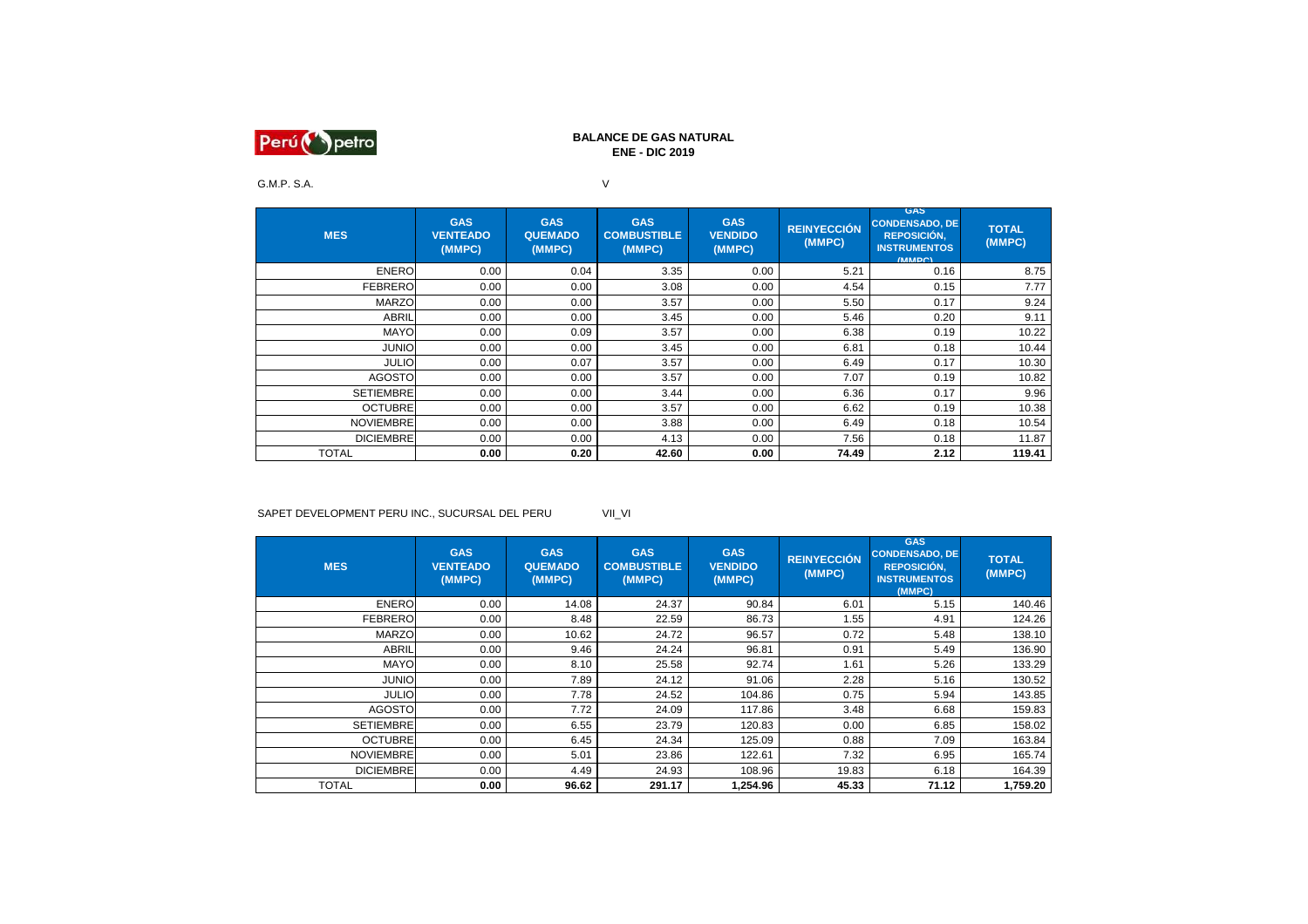

## CNPC PERU S.A. X

| <b>MES</b>       | <b>GAS</b><br><b>VENTEADO</b><br>(MMPC) | <b>GAS</b><br><b>QUEMADO</b><br>(MMPC) | <b>GAS</b><br><b>COMBUSTIBLE</b><br>(MMPC) | <b>GAS</b><br><b>VENDIDO</b><br>(MMPC) | <b>REINYECCIÓN</b><br>(MMPC) | <b>GAS</b><br><b>CONDENSADO, DE</b><br><b>REPOSICIÓN,</b><br><b>INSTRUMENTOS</b><br>(MMPC) | <b>TOTAL</b><br>(MMPC) |
|------------------|-----------------------------------------|----------------------------------------|--------------------------------------------|----------------------------------------|------------------------------|--------------------------------------------------------------------------------------------|------------------------|
| <b>ENERO</b>     | 0.00                                    | 83.98                                  | 87.25                                      | 478.21                                 | 48.76                        | 26.63                                                                                      | 724.83                 |
| <b>FEBRERO</b>   | 0.00                                    | 85.46                                  | 77.59                                      | 415.51                                 | 52.22                        | 24.36                                                                                      | 655.13                 |
| <b>MARZO</b>     | 0.00                                    | 112.78                                 | 85.25                                      | 448.74                                 | 48.95                        | 27.13                                                                                      | 722.84                 |
| <b>ABRIL</b>     | 0.00                                    | 111.66                                 | 82.38                                      | 421.61                                 | 65.67                        | 26.37                                                                                      | 707.69                 |
| <b>MAYO</b>      | 0.00                                    | 120.71                                 | 87.30                                      | 473.08                                 | 52.42                        | 27.25                                                                                      | 760.76                 |
| <b>JUNIO</b>     | 0.00                                    | 110.82                                 | 84.30                                      | 478.83                                 | 43.53                        | 26.40                                                                                      | 743.88                 |
| <b>JULIO</b>     | 0.00                                    | 115.17                                 | 88.60                                      | 491.66                                 | 37.63                        | 27.37                                                                                      | 760.43                 |
| <b>AGOSTO</b>    | 0.00                                    | 104.72                                 | 81.96                                      | 445.25                                 | 18.47                        | 24.86                                                                                      | 675.27                 |
| <b>SETIEMBRE</b> | 0.00                                    | 101.73                                 | 89.76                                      | 514.50                                 | 14.13                        | 26.49                                                                                      | 746.61                 |
| <b>OCTUBRE</b>   | 0.00                                    | 104.94                                 | 95.52                                      | 530.17                                 | 33.76                        | 27.33                                                                                      | 791.72                 |
| <b>NOVIEMBRE</b> | 0.00                                    | 98.58                                  | 94.98                                      | 484.29                                 | 58.35                        | 26.61                                                                                      | 762.81                 |
| <b>DICIEMBRE</b> | 0.00                                    | 92.47                                  | 98.18                                      | 497.41                                 | 145.36                       | 42.90                                                                                      | 876.32                 |
| <b>TOTAL</b>     | 0.00                                    | 1,243.01                               | 1,053.07                                   | 5,679.24                               | 619.26                       | 333.70                                                                                     | 8,928.28               |

#### OLYMPIC PERU INC., SUCURSAL DEL PERU **XIII**

| <b>MES</b>       | <b>GAS</b><br><b>VENTEADO</b><br>(MMPC) | <b>GAS</b><br><b>QUEMADO</b><br>(MMPC) | <b>GAS</b><br><b>COMBUSTIBLE</b><br>(MMPC) | <b>GAS</b><br><b>VENDIDO</b><br>(MMPC) | <b>REINYECCIÓN</b><br>(MMPC) | <b>GAS</b><br><b>CONDENSADO, DE</b><br><b>REPOSICIÓN,</b><br><b>INSTRUMENTOS</b><br>(MMPC) | <b>TOTAL</b><br>(MMPC) |
|------------------|-----------------------------------------|----------------------------------------|--------------------------------------------|----------------------------------------|------------------------------|--------------------------------------------------------------------------------------------|------------------------|
| <b>ENERO</b>     | 0.00                                    | 27.24                                  | 2.79<br>50.09<br>398.39<br>22.77           |                                        |                              | 501.28                                                                                     |                        |
| <b>FEBRERO</b>   | 0.00                                    | 18.82                                  | 43.57                                      | 386.39                                 | 0.00                         | 22.95                                                                                      | 471.73                 |
| <b>MARZO</b>     | 0.00                                    | 14.14                                  | 47.87                                      | 442.36                                 | 3.49                         | 34.65                                                                                      | 542.51                 |
| <b>ABRIL</b>     | 0.00                                    | 35.33                                  | 44.84                                      | 456.71                                 | 0.20                         | 32.52                                                                                      | 569.60                 |
| <b>MAYO</b>      | 0.00                                    | 30.57                                  | 39.81                                      | 447.91                                 | 13.32                        | 27.31                                                                                      | 558.92                 |
| <b>JUNIO</b>     | 0.00                                    | 30.77                                  | 39.00                                      | 499.19                                 | 7.75                         | 21.74                                                                                      | 598.45                 |
| <b>JULIO</b>     | 0.00                                    | 42.39                                  | 38.73                                      | 577.35                                 | 11.49                        | 23.53                                                                                      | 693.49                 |
| <b>AGOSTO</b>    | 0.00                                    | 36.05                                  | 38.67                                      | 671.75                                 | 8.42                         | 4.03                                                                                       | 758.92                 |
| <b>SETIEMBRE</b> | 0.00                                    | 74.35                                  | 33.49                                      | 563.23                                 | 3.44                         | 21.55                                                                                      | 696.06                 |
| <b>OCTUBRE</b>   | 0.00                                    | 32.89                                  | 37.62                                      | 655.46                                 | 1.10                         | 24.40                                                                                      | 751.47                 |
| <b>NOVIEMBRE</b> | 0.00                                    | 21.45                                  | 35.40                                      | 538.91                                 | 2.31                         | 26.29                                                                                      | 624.36                 |
| <b>DICIEMBRE</b> | 0.00                                    | 12.87                                  | 36.54                                      | 705.27                                 | 0.00                         | 24.46                                                                                      | 779.14                 |
| <b>TOTAL</b>     | 0.00                                    | 376.87                                 | 485.63                                     | 6,342.92                               | 54.31                        | 286.19                                                                                     | 7,545.92               |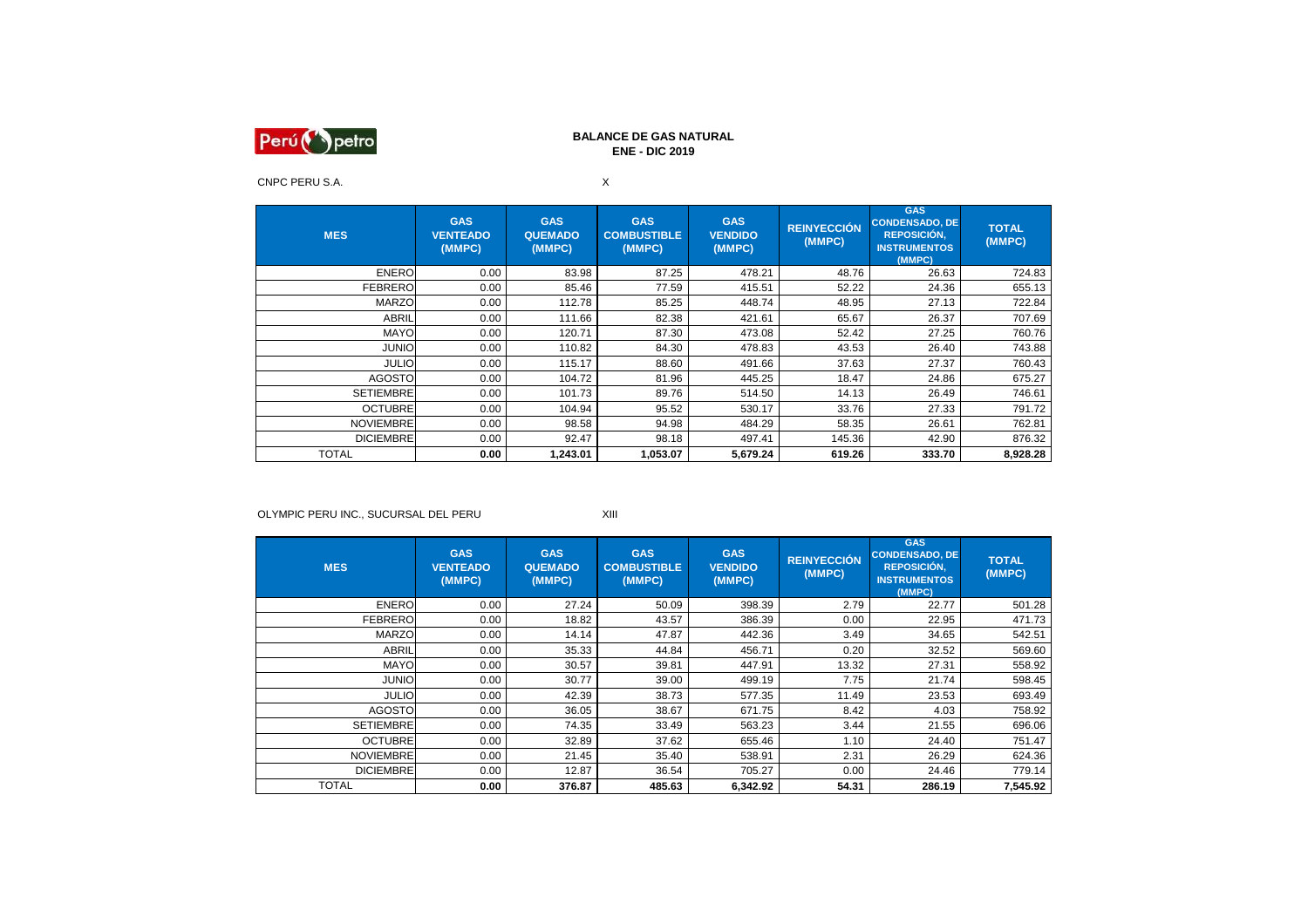

PETROLERA MONTERRICO S.A. XV

| <b>MES</b>       | <b>GAS</b><br><b>VENTEADO</b><br>(MMPC) | <b>GAS</b><br><b>QUEMADO</b><br>(MMPC) | <b>GAS</b><br><b>COMBUSTIBLE</b><br>(MMPC) | <b>GAS</b><br><b>VENDIDO</b><br>(MMPC) | <b>REINYECCIÓN</b><br>(MMPC) | <b>GAS</b><br><b>CONDENSADO, DE</b><br><b>REPOSICIÓN,</b><br><b>INSTRUMENTOS</b><br>(MMPC) | <b>TOTAL</b><br>(MMPC) |
|------------------|-----------------------------------------|----------------------------------------|--------------------------------------------|----------------------------------------|------------------------------|--------------------------------------------------------------------------------------------|------------------------|
| <b>ENERO</b>     | 0.00                                    | 0.73                                   | 0.22                                       | 0.00                                   | 0.00                         | 0.00                                                                                       | 0.95                   |
| <b>FEBRERO</b>   | 0.00                                    | 0.66                                   | 0.20                                       | 0.00                                   | 0.00                         | 0.00                                                                                       | 0.86                   |
| <b>MARZO</b>     | 0.00                                    | 0.71                                   | 0.21                                       | 0.00                                   | 0.00                         | 0.00                                                                                       | 0.92                   |
| <b>ABRIL</b>     | 0.00                                    | 0.65                                   | 0.20                                       | 0.00                                   | 0.00                         | 0.00                                                                                       | 0.85                   |
| <b>MAYO</b>      | 0.00                                    | 0.71                                   | 0.22                                       | 0.00                                   | 0.00                         | 0.00                                                                                       | 0.94                   |
| <b>JUNIO</b>     | 0.00                                    | 0.68                                   | 0.21                                       | 0.00                                   | 0.00                         | 0.00                                                                                       | 0.89                   |
| <b>JULIO</b>     | 0.00                                    | 0.71                                   | 0.22                                       | 0.00                                   | 0.00                         | 0.00                                                                                       | 0.93                   |
| <b>AGOSTO</b>    | 0.00                                    | 0.71                                   | 0.22                                       | 0.00                                   | 0.00                         | 0.00                                                                                       | 0.94                   |
| <b>SETIEMBRE</b> | 0.00                                    | 0.69                                   | 0.21                                       | 0.00                                   | 0.00                         | 0.00                                                                                       | 0.90                   |
| <b>OCTUBRE</b>   | 0.00                                    | 0.71                                   | 0.25                                       | 0.00                                   | 0.00                         | 0.00                                                                                       | 0.96                   |
| <b>NOVIEMBRE</b> | 0.00                                    | 1.20                                   | 0.28                                       | 0.00                                   | 0.00                         | 0.00                                                                                       | 1.48                   |
| <b>DICIEMBRE</b> | 0.00                                    | 1.15                                   | 0.30                                       | 0.00                                   | 0.00                         | 0.00                                                                                       | 1.45                   |
| TOTAL            | 0.00                                    | 9.31                                   | 2.75                                       | 0.00                                   | 0.00                         | 0.00                                                                                       | 12.06                  |

PETROLERA MONTERRICO S.A. XX

| <b>MES</b>       | <b>GAS</b><br><b>VENTEADO</b><br>(MMPC) | <b>GAS</b><br><b>QUEMADO</b><br>(MMPC) | <b>GAS</b><br><b>COMBUSTIBLE</b><br>(MMPC) | <b>GAS</b><br><b>VENDIDO</b><br>(MMPC) | <b>REINYECCIÓN</b><br>(MMPC) | <b>GAS</b><br><b>CONDENSADO, DE</b><br><b>REPOSICIÓN,</b><br><b>INSTRUMENTOS</b><br>(MMPC) | <b>TOTAL</b><br>(MMPC) |
|------------------|-----------------------------------------|----------------------------------------|--------------------------------------------|----------------------------------------|------------------------------|--------------------------------------------------------------------------------------------|------------------------|
| <b>ENERO</b>     | 0.00                                    | 0.00                                   | 0.18                                       | 0.00                                   | 0.00                         | 0.00                                                                                       | 0.18                   |
| <b>FEBRERO</b>   | 0.00                                    | 0.00                                   | 0.41                                       | 0.00                                   | 0.00                         | 0.00                                                                                       | 0.41                   |
| <b>MARZO</b>     | 0.00                                    | 0.00                                   | 0.46                                       | 0.00                                   | 0.00                         | 0.00                                                                                       | 0.46                   |
| ABRIL            | 0.00                                    | 0.00                                   | 0.40                                       | 0.00                                   | 0.00                         | 0.00                                                                                       | 0.40                   |
| <b>MAYO</b>      | 0.00                                    | 0.00                                   | 0.38                                       | 0.00                                   | 0.00                         | 0.00                                                                                       | 0.38                   |
| <b>JUNIO</b>     | 0.00                                    | 0.00                                   | 0.42                                       | 0.00                                   | 0.00                         | 0.00                                                                                       | 0.42                   |
| <b>JULIO</b>     | 0.00                                    | 0.00                                   | 0.44                                       | 0.00                                   | 0.00                         | 0.00                                                                                       | 0.44                   |
| <b>AGOSTO</b>    | 0.00                                    | 0.00                                   | 0.41                                       | 0.00                                   | 0.00                         | 0.00                                                                                       | 0.41                   |
| <b>SETIEMBRE</b> | 0.00                                    | 0.00                                   | 0.40                                       | 0.00                                   | 0.00                         | 0.00                                                                                       | 0.40                   |
| <b>OCTUBRE</b>   | 0.00                                    | 0.00                                   | 0.38                                       | 0.00                                   | 0.00                         | 0.00                                                                                       | 0.38                   |
| <b>NOVIEMBRE</b> | 0.00                                    | 0.00                                   | 0.37                                       | 0.00                                   | 0.00                         | 0.00                                                                                       | 0.37                   |
| <b>DICIEMBRE</b> | 0.00                                    | 0.00                                   | 0.41                                       | 0.00                                   | 0.00                         | 0.00                                                                                       | 0.41                   |
| <b>TOTAL</b>     | 0.00                                    | 0.00                                   | 4.66                                       | 0.00                                   | 0.00                         | 0.00                                                                                       | 4.66                   |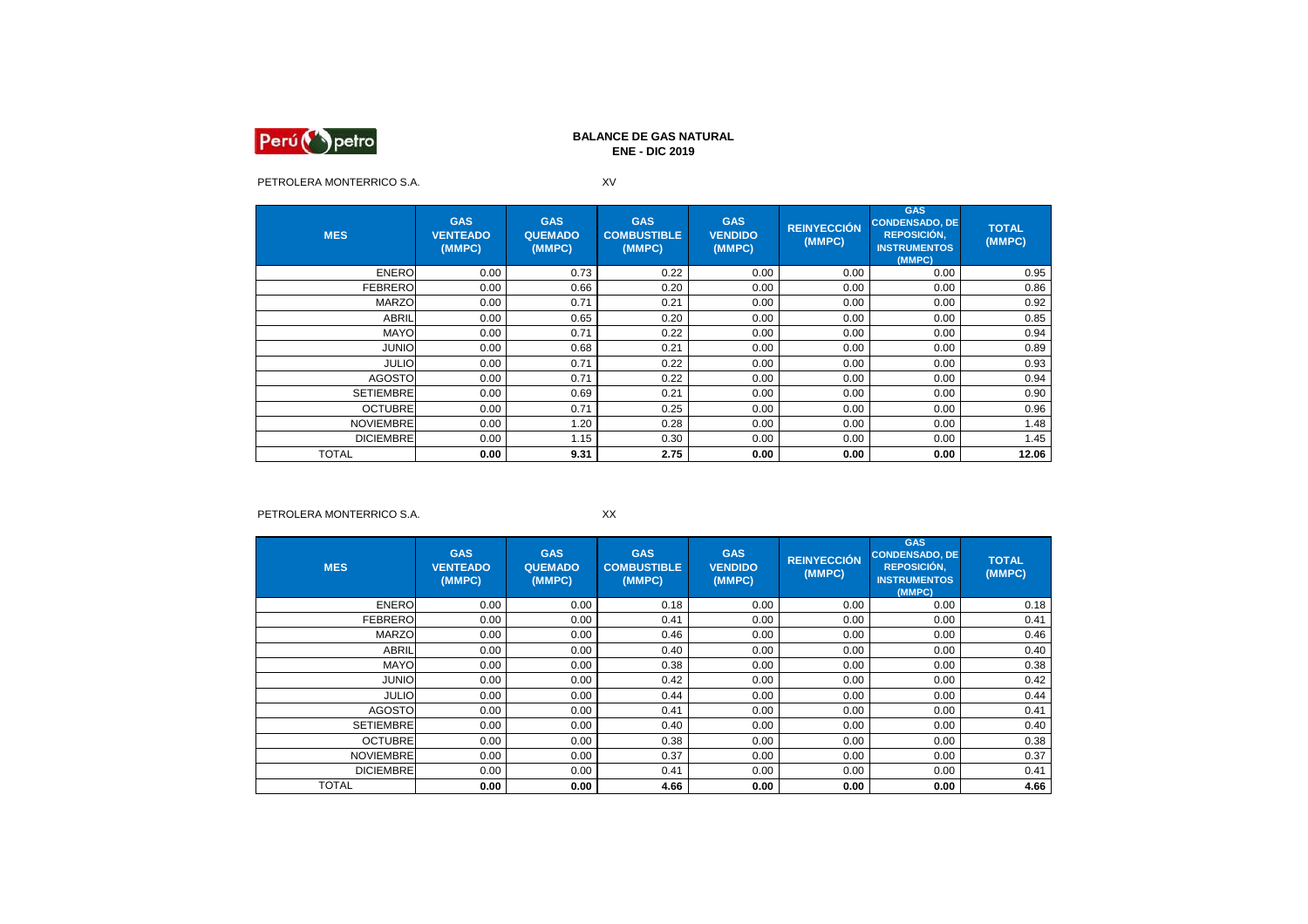

PACIFIC OFF SHORE Z-1

| <b>MES</b>       | <b>GAS</b><br><b>VENTEADO</b><br>(MMPC) | <b>GAS</b><br><b>QUEMADO</b><br>(MMPC) | <b>GAS</b><br><b>COMBUSTIBLE</b><br>(MMPC) | <b>GAS</b><br><b>VENDIDO</b><br>(MMPC) | <b>REINYECCIÓN</b><br>(MMPC) | <b>GAS</b><br><b>CONDENSADO, DE</b><br><b>REPOSICIÓN,</b><br><b>INSTRUMENTOS</b><br>(MMPC) | <b>TOTAL</b><br>(MMPC) |
|------------------|-----------------------------------------|----------------------------------------|--------------------------------------------|----------------------------------------|------------------------------|--------------------------------------------------------------------------------------------|------------------------|
| <b>ENERO</b>     | 0.00                                    | 13.77                                  | 65.03                                      | 0.00                                   | 636.64                       | 0.00                                                                                       | 715.44                 |
| <b>FEBRERO</b>   | 0.00                                    | 11.56                                  | 57.70                                      | 0.00                                   | 542.56                       | 0.00                                                                                       | 611.82                 |
| <b>MARZO</b>     | 0.00                                    | 17.60                                  | 61.57                                      | 0.00                                   | 567.65                       | 0.00                                                                                       | 646.83                 |
| <b>ABRIL</b>     | 0.00                                    | 26.42                                  | 55.99                                      | 0.00<br>503.75                         |                              | 0.00                                                                                       | 586.16                 |
| <b>MAYO</b>      | 0.00                                    | 12.06                                  | 62.84                                      | 0.00                                   | 537.08                       | 0.00                                                                                       | 611.97                 |
| <b>JUNIO</b>     | 0.00                                    | 2.25                                   | 60.21                                      | 0.00                                   | 532.50                       | 0.00                                                                                       | 594.96                 |
| <b>JULIO</b>     | 0.00                                    | 2.49                                   | 61.59                                      | 0.00                                   | 550.42                       | 0.00                                                                                       | 614.50                 |
| <b>AGOSTO</b>    | 0.00                                    | 7.55                                   | 63.10                                      | 0.00                                   | 537.37                       | 0.00                                                                                       | 608.02                 |
| <b>SETIEMBRE</b> | 0.00                                    | 7.02                                   | 59.34                                      | 0.00<br>518.85                         |                              | 0.00                                                                                       | 585.21                 |
| <b>OCTUBRE</b>   | 0.00                                    | 14.38                                  | 56.23                                      | 0.00                                   | 532.02                       | 0.00                                                                                       | 602.64                 |
| <b>NOVIEMBRE</b> | 0.00                                    | 17.84                                  | 53.27                                      | 0.00                                   | 505.57                       | 0.00                                                                                       | 576.68                 |
| <b>DICIEMBRE</b> | 0.00                                    | 28.27                                  | 53.97                                      | 0.00                                   | 515.39                       | 0.00                                                                                       | 597.63                 |
| <b>TOTAL</b>     | 0.00                                    | 161.21                                 | 710.84                                     | 0.00                                   | 6,479.81                     | 0.00                                                                                       | 7,351.86               |

SAVIA PERU S.A. Z-2B

| <b>MES</b>       | <b>GAS</b><br><b>VENTEADO</b><br>(MMPC) | <b>GAS</b><br><b>QUEMADO</b><br>(MMPC) | <b>GAS</b><br><b>COMBUSTIBLE</b><br>(MMPC) | <b>GAS</b><br><b>VENDIDO</b><br>(MMPC) | <b>REINYECCIÓN</b><br>(MMPC) | <b>GAS</b><br><b>CONDENSADO, DE</b><br><b>REPOSICIÓN,</b><br><b>INSTRUMENTOS</b><br>(MMPC) | <b>TOTAL</b><br>(MMPC) |
|------------------|-----------------------------------------|----------------------------------------|--------------------------------------------|----------------------------------------|------------------------------|--------------------------------------------------------------------------------------------|------------------------|
| <b>ENERO</b>     | 21.52                                   | 0.00                                   | 352.52                                     | 238.16                                 | 908.47                       | 375.39                                                                                     | 1,896.06               |
| <b>FEBRERO</b>   | 23.45                                   | 0.00                                   | 320.12                                     | 216.96                                 | 834.02                       | 327.24                                                                                     | 1,721.79               |
| <b>MARZO</b>     | 22.63                                   | 0.00                                   | 364.45                                     | 207.00                                 | 967.10                       | 323.95                                                                                     | 1,885.13               |
| <b>ABRIL</b>     | 0.23                                    | 0.00                                   | 352.65                                     | 185.43                                 | 972.98                       | 322.54                                                                                     | 1,833.83               |
| <b>MAYO</b>      | 0.24                                    | 0.00                                   | 350.99                                     | 311.93                                 | 899.77                       | 309.93                                                                                     | 1,872.85               |
| <b>JUNIO</b>     | 0.23                                    | 0.00                                   | 344.07                                     | 284.36                                 | 892.24                       | 326.43                                                                                     | 1,847.33               |
| <b>JULIO</b>     | 76.32                                   | 0.00                                   | 353.92                                     | 278.40                                 | 921.53                       | 331.83                                                                                     | 1,962.00               |
| <b>AGOSTO</b>    | 41.35                                   | 0.00                                   | 355.98                                     | 267.57                                 | 958.12                       | 317.23                                                                                     | 1,940.25               |
| <b>SETIEMBRE</b> | 0.23                                    | 0.00                                   | 344.63                                     | 197.04                                 | 1,000.64                     | 341.32                                                                                     | 1,883.85               |
| <b>OCTUBRE</b>   | 0.24                                    | 0.00                                   | 350.76                                     | 224.34                                 | 1,005.61                     | 363.53                                                                                     | 1,944.48               |
| <b>NOVIEMBRE</b> | 0.23                                    | 0.00                                   | 357.69                                     | 219.49                                 | 913.00                       | 363.17                                                                                     | 1,853.57               |
| <b>DICIEMBRE</b> | 0.24                                    | 29.97                                  | 370.47                                     | 198.24                                 | 950.37                       | 384.11                                                                                     | 1,933.39               |
| <b>TOTAL</b>     | 186.91                                  | 29.97                                  | 4,218.25                                   | 2,828.91                               | 11,223.85                    | 4,086.65                                                                                   | 22,574.54              |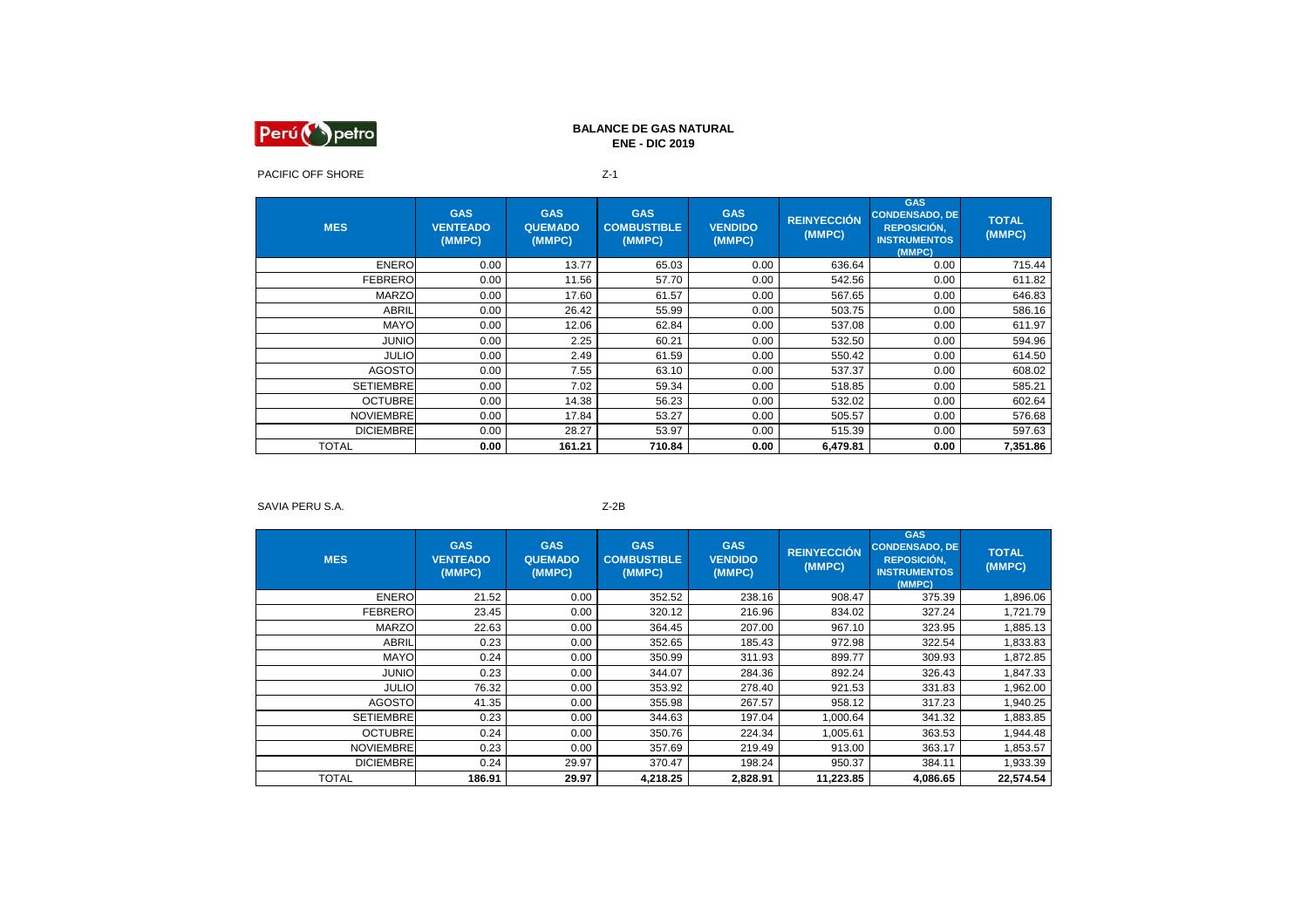

| <b>MES</b>       | <b>GAS</b><br><b>VENTEADO</b><br>(MMPC) | <b>GAS</b><br><b>QUEMADO</b><br>(MMPC) | <b>GAS</b><br><b>COMBUSTIBLE</b><br>(MMPC) | <b>GAS</b><br><b>VENDIDO</b><br>(MMPC) | <b>REINYECCIÓN</b><br>(MMPC) | <b>GAS</b><br><b>CONDENSADO, DE</b><br><b>REPOSICIÓN,</b><br><b>INSTRUMENTOS</b><br>(MMPC) | <b>TOTAL</b><br>(MMPC) |
|------------------|-----------------------------------------|----------------------------------------|--------------------------------------------|----------------------------------------|------------------------------|--------------------------------------------------------------------------------------------|------------------------|
| <b>ENERO</b>     | 0.00                                    | 0.54                                   | 0.00                                       | 0.00                                   | 0.00                         | 0.00                                                                                       | 0.54                   |
| <b>FEBRERO</b>   | 0.00                                    | 0.55                                   | 0.00                                       | 0.00                                   | 0.00                         | 0.00                                                                                       | 0.55                   |
| <b>MARZO</b>     | 0.00                                    | 0.65                                   | 0.00                                       | 0.00                                   | 0.00                         | 0.00                                                                                       | 0.65                   |
| <b>ABRIL</b>     | 0.00                                    | 1.30                                   | 0.00                                       | 0.00                                   | 0.00                         | 0.00                                                                                       | 1.30                   |
| <b>MAYO</b>      | 0.00                                    | 2.24                                   | 0.00                                       | 0.00                                   | 0.00                         | 0.00                                                                                       | 2.24                   |
| <b>JUNIO</b>     | 0.00                                    | 3.18                                   | 0.00                                       | 0.00                                   | 0.00                         | 0.00                                                                                       | 3.18                   |
| <b>JULIO</b>     | 0.00                                    | 3.30                                   | 0.00                                       | 0.00                                   | 0.00                         | 0.00                                                                                       | 3.30                   |
| <b>AGOSTO</b>    | 0.00                                    | 3.96                                   | 0.00                                       | 0.00                                   | 0.00                         | 0.00                                                                                       | 3.96                   |
| <b>SETIEMBRE</b> | 0.00                                    | 3.64                                   | 0.00                                       | 0.00                                   | 0.00                         | 0.00                                                                                       | 3.64                   |
| <b>OCTUBRE</b>   | 0.00                                    | 4.07                                   | 0.00                                       | 0.00                                   | 0.00                         | 0.00                                                                                       | 4.07                   |
| <b>NOVIEMBRE</b> | 0.00                                    | 5.66                                   | 0.00                                       | 0.00                                   | 0.00                         | 0.00                                                                                       | 5.66                   |
| <b>DICIEMBRE</b> | 0.00                                    | 5.99                                   | 0.00                                       | 0.00                                   | 0.00                         | 0.00                                                                                       | 5.99                   |
| <b>TOTAL</b>     | 0.00                                    | 35.08                                  | 0.00                                       | 0.00                                   | 0.00                         | 0.00                                                                                       | 35.08                  |

CEPSA

 $\mathsf{A}$  131

| <b>MES</b>       | <b>GAS</b><br><b>VENTEADO</b><br>(MMPC) | <b>GAS</b><br><b>QUEMADO</b><br>(MMPC) | <b>GAS</b><br><b>COMBUSTIBLE</b><br>(MMPC) | <b>GAS</b><br><b>VENDIDO</b><br>(MMPC) | <b>REINYECCIÓN</b><br>(MMPC) | <b>GAS</b><br><b>CONDENSADO, DE</b><br><b>REPOSICIÓN,</b><br><b>INSTRUMENTOS</b><br>(MMPC) | <b>TOTAL</b><br>(MMPC) |
|------------------|-----------------------------------------|----------------------------------------|--------------------------------------------|----------------------------------------|------------------------------|--------------------------------------------------------------------------------------------|------------------------|
| <b>ENERO</b>     | 0.00                                    | 1.41                                   | 0.00                                       | 0.00                                   | 0.00                         | 0.00                                                                                       | 1.41                   |
| <b>FEBRERO</b>   | 0.00                                    | 1.27                                   | 0.00                                       | 0.00                                   | 0.00                         | 0.00                                                                                       | 1.27                   |
| <b>MARZO</b>     | 0.00                                    | 2.09                                   | 0.00                                       | 0.00                                   | 0.00                         | 0.00                                                                                       | 2.09                   |
| <b>ABRIL</b>     | 0.00                                    | 2.29                                   | 0.00                                       | 0.00                                   | 0.00                         | 0.00                                                                                       | 2.29                   |
| <b>MAYO</b>      | 0.00                                    | 2.47                                   | 0.00                                       | 0.00                                   | 0.00                         | 0.00                                                                                       | 2.47                   |
| <b>JUNIO</b>     | 0.00                                    | 2.47                                   | 0.00                                       | 0.00                                   | 0.00                         | 0.00                                                                                       | 2.47                   |
| <b>JULIO</b>     | 0.00                                    | 2.55                                   | 0.00                                       | 0.00                                   | 0.00                         | 0.00                                                                                       | 2.55                   |
| <b>AGOSTO</b>    | 0.00                                    | 2.72                                   | 0.00                                       | 0.00                                   | 0.00                         | 0.00                                                                                       | 2.72                   |
| <b>SETIEMBRE</b> | 0.00                                    | 2.66                                   | 0.00                                       | 0.00                                   | 0.00                         | 0.00                                                                                       | 2.66                   |
| <b>OCTUBRE</b>   | 0.00                                    | 2.74                                   | 0.00                                       | 0.00                                   | 0.00                         | 0.00                                                                                       | 2.74                   |
| <b>NOVIEMBRE</b> | 0.00                                    | 2.55                                   | 0.00                                       | 0.00                                   | 0.00                         | 0.00                                                                                       | 2.55                   |
| <b>DICIEMBRE</b> | 0.00                                    | 2.33                                   | 0.00                                       | 0.00                                   | 0.00                         | 0.00                                                                                       | 2.33                   |
| TOTAL            | 0.00                                    | 27.55                                  | 0.00                                       | 0.00                                   | 0.00                         | 0.00                                                                                       | 27.55                  |